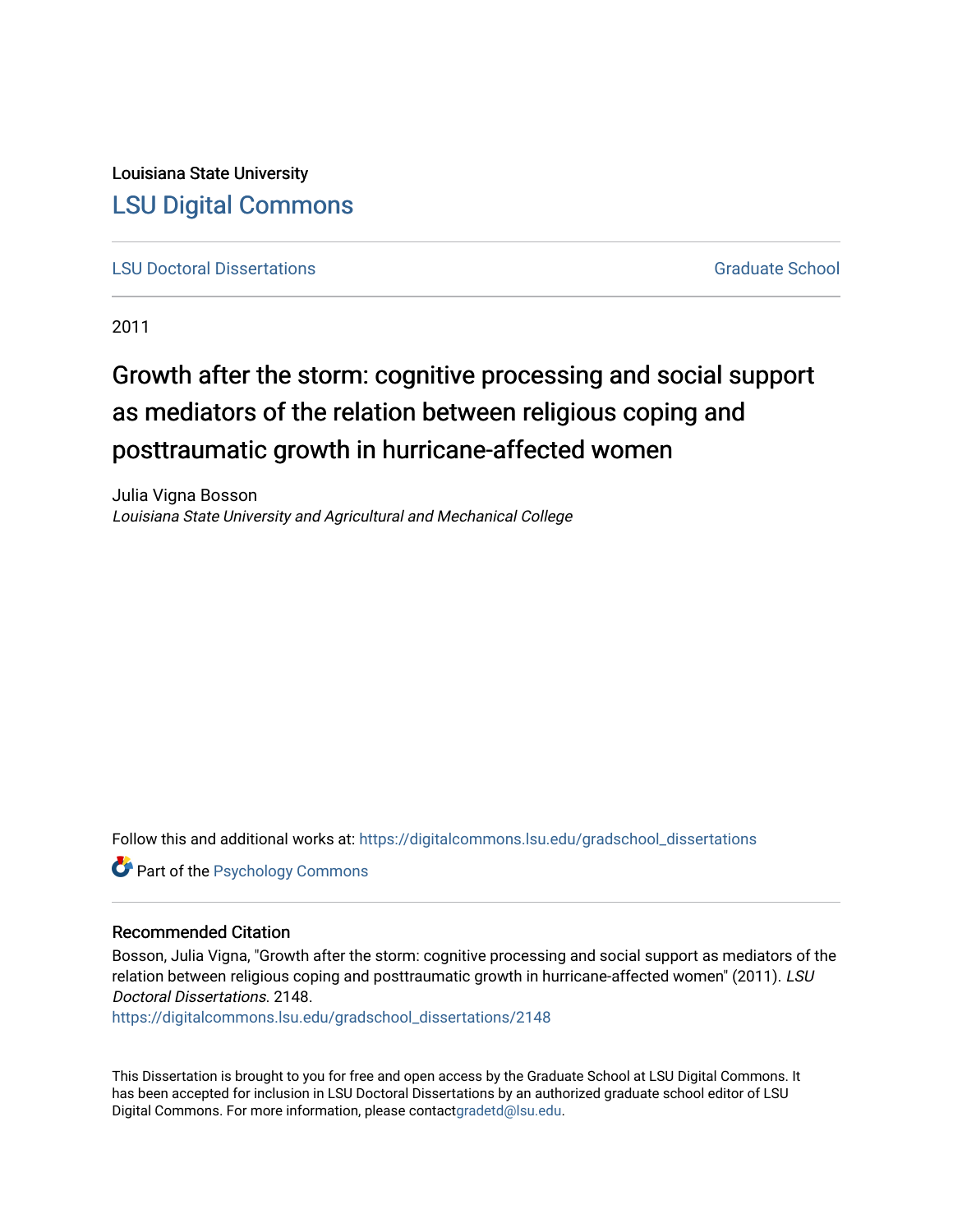### GROWTH AFTER THE STORM: COGNITIVE PROCESSING AND SOCIAL SUPPORT AS MEDIATORS OF THE RELATION BETWEEN RELIGIOUS COPING AND POSTTRAUMATIC GROWTH IN HURRICANE-AFFECTED WOMEN

A Dissertation

Submitted to the Graduate Faculty of the Louisiana State University and Agricultural and Mechanical College in partial fulfillment of the requirements for the degree of Doctor of Philosophy

in

The Department of Psychology

by Julia Vigna Bosson B.A., Tulane University, 2006 M.A., Louisiana State University, 2008 December 2011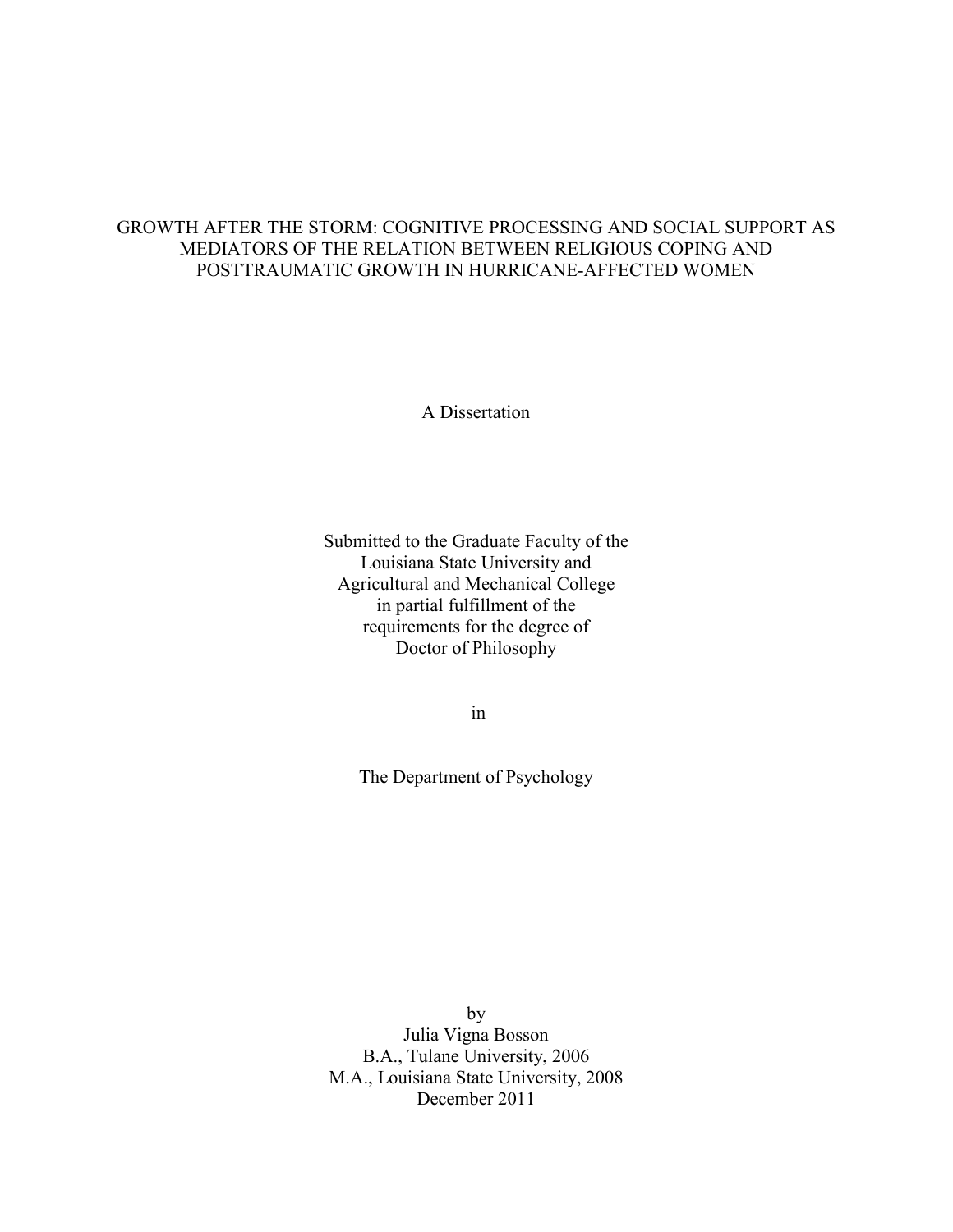## **DEDICATION**

*To Brock, my forever partner.*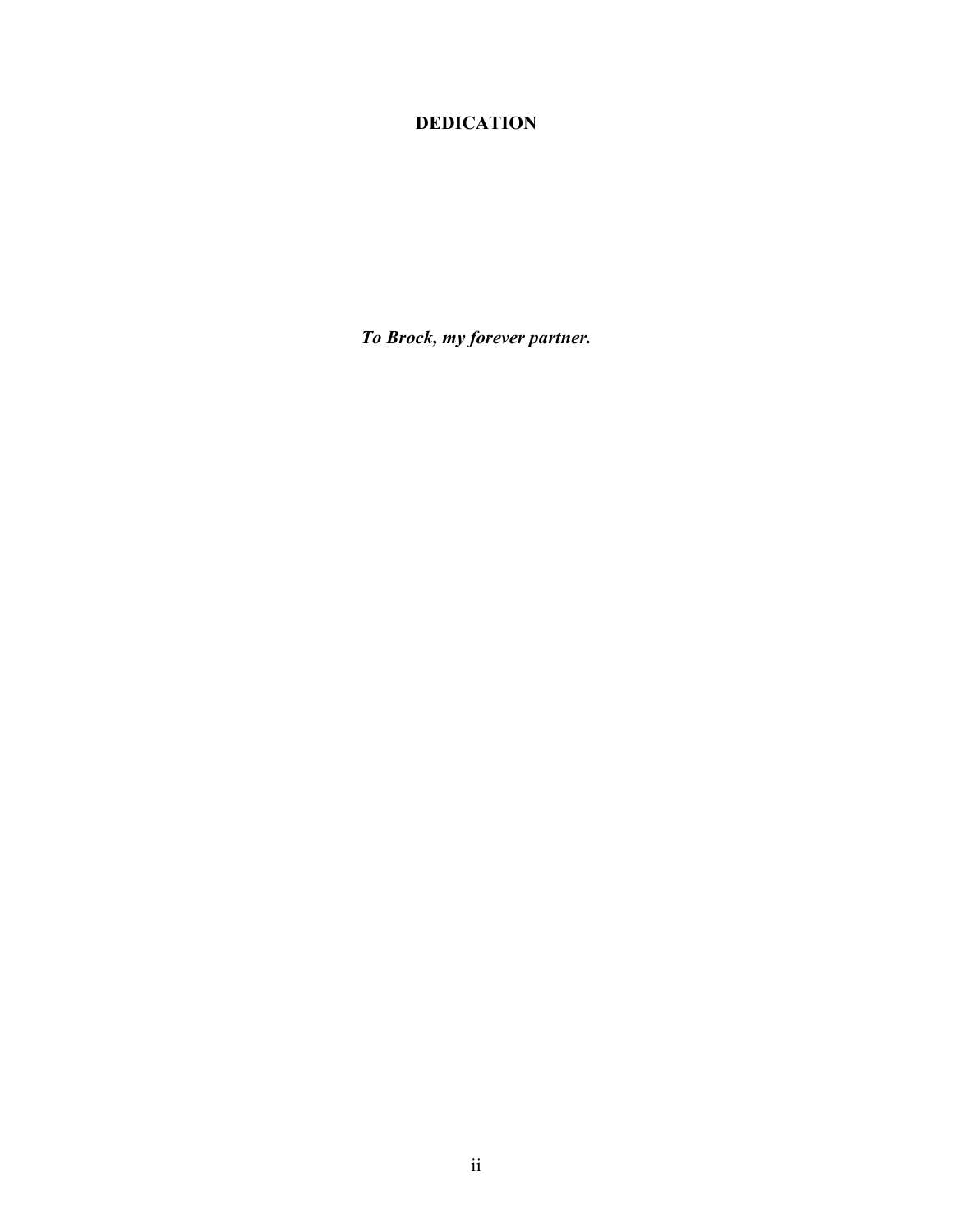#### **ACKNOWLEDGEMENTS**

This dissertation is only one representation of a graduate journey marked by invaluable research and clinical experiences. I am indebted to several individuals, not only for their assistance in the production of this work, but more importantly, for the time and interested they have invested in me professionally and personally.

Special thanks to my advisor, Dr. Mary Lou Kelley, who continues to be the most fervent cheerleader of my career; to Dr. Alex Cohen, who is genuinely interested in the continual professional growth of all of his mentees; to Dr. Glenn Jones, for the generosity with which he shares his time and knowledge; to Dr. Frank Gresham, for his willingness to consult on methodological and statistical matters; to Dr. Drew Gouvier, for his enduring benevolence; and to Dr. Shannon Self-Brown, for her unending willingness to lend an ear and share advice.

I am always grateful to those students who have trekked this course with me, to those who came before me, and to those who will come after—we are joined by experiences inexplicable to the outside world.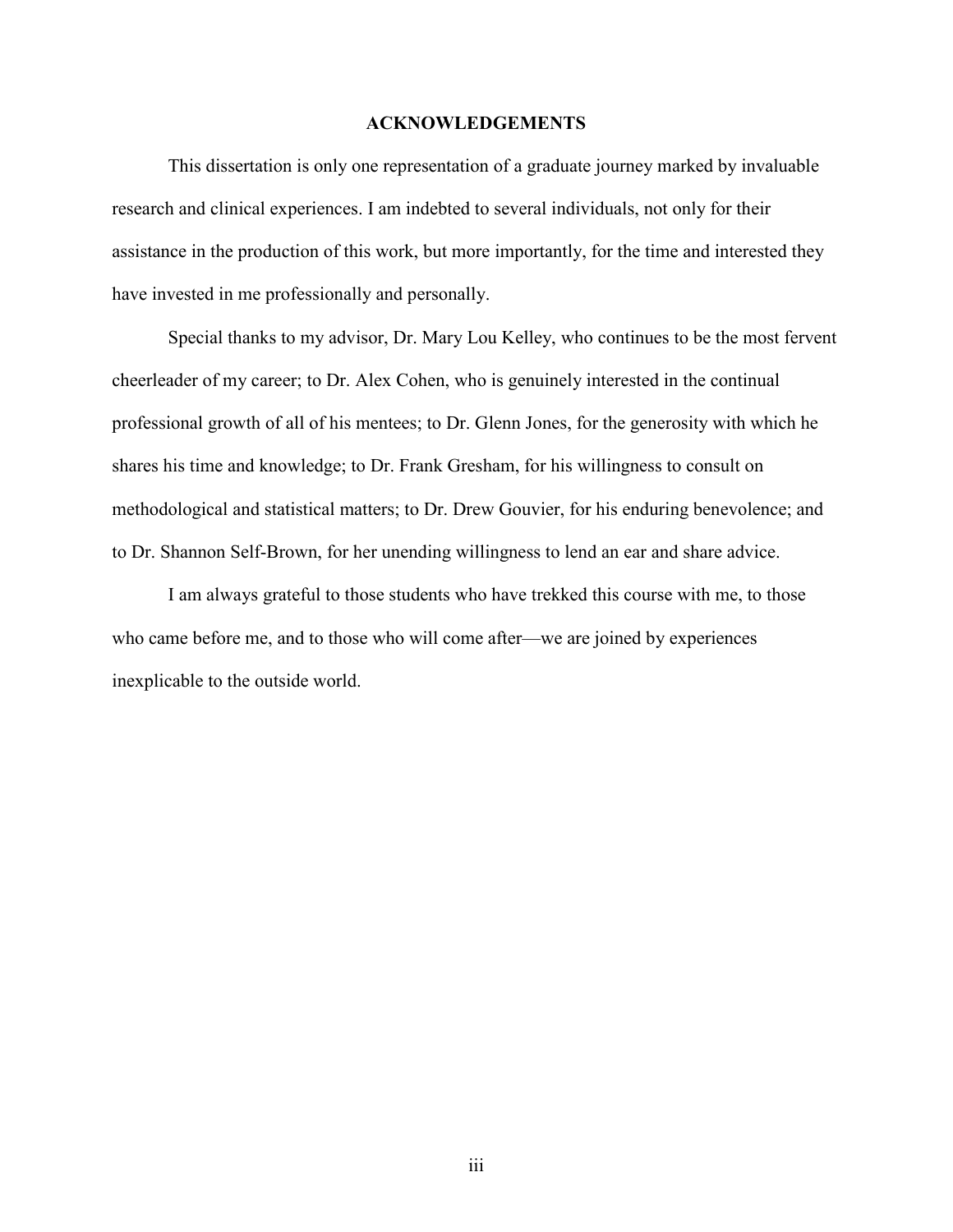| DISCUSSION |  |
|------------|--|
|            |  |
|            |  |

## **TABLE OF CONTENTS**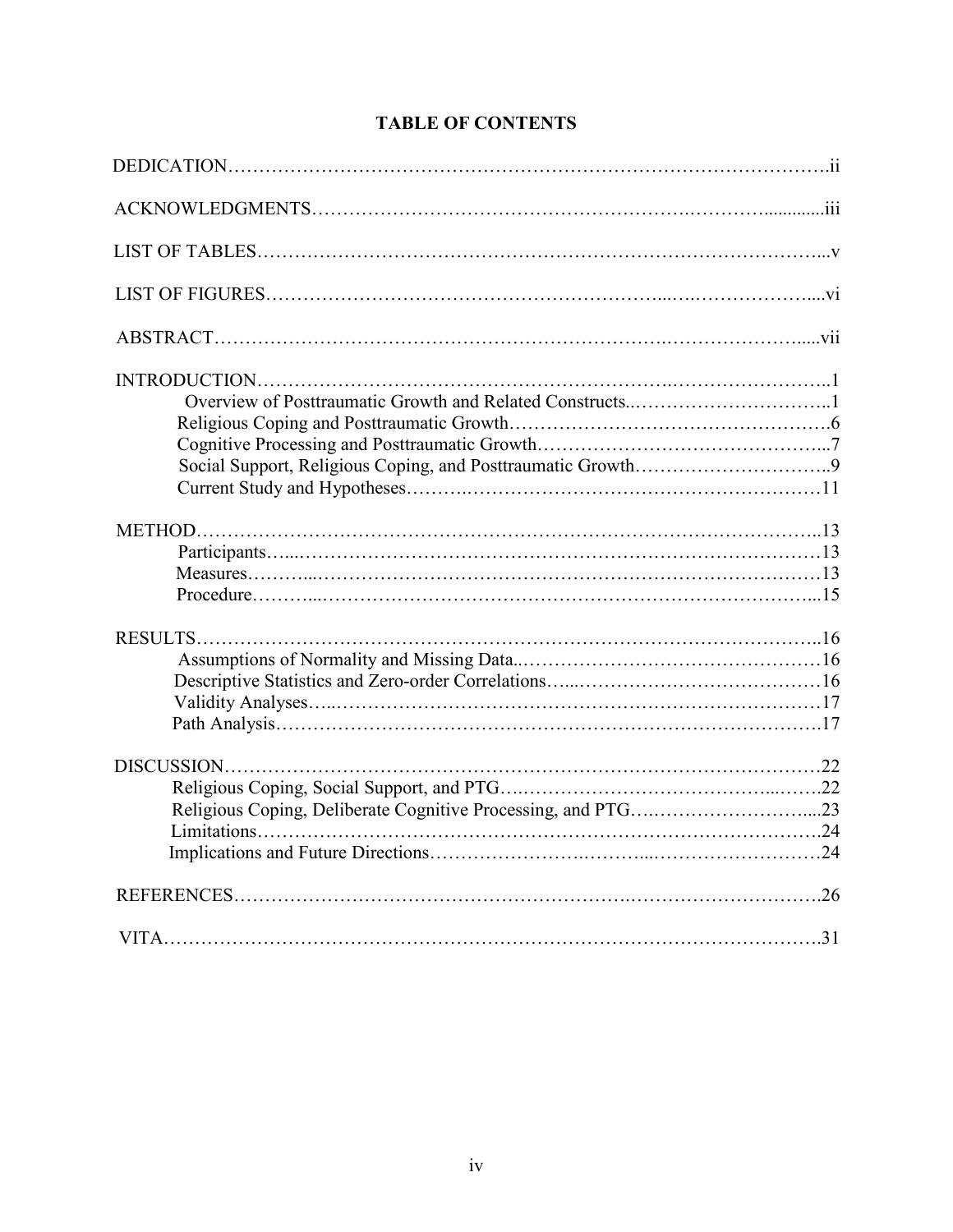## **LIST OF TABLES**

| Table 1: Range, Means, Standard Deviations, Reliabilities (in parentheses) and Intercorrelations |  |  |
|--------------------------------------------------------------------------------------------------|--|--|
|                                                                                                  |  |  |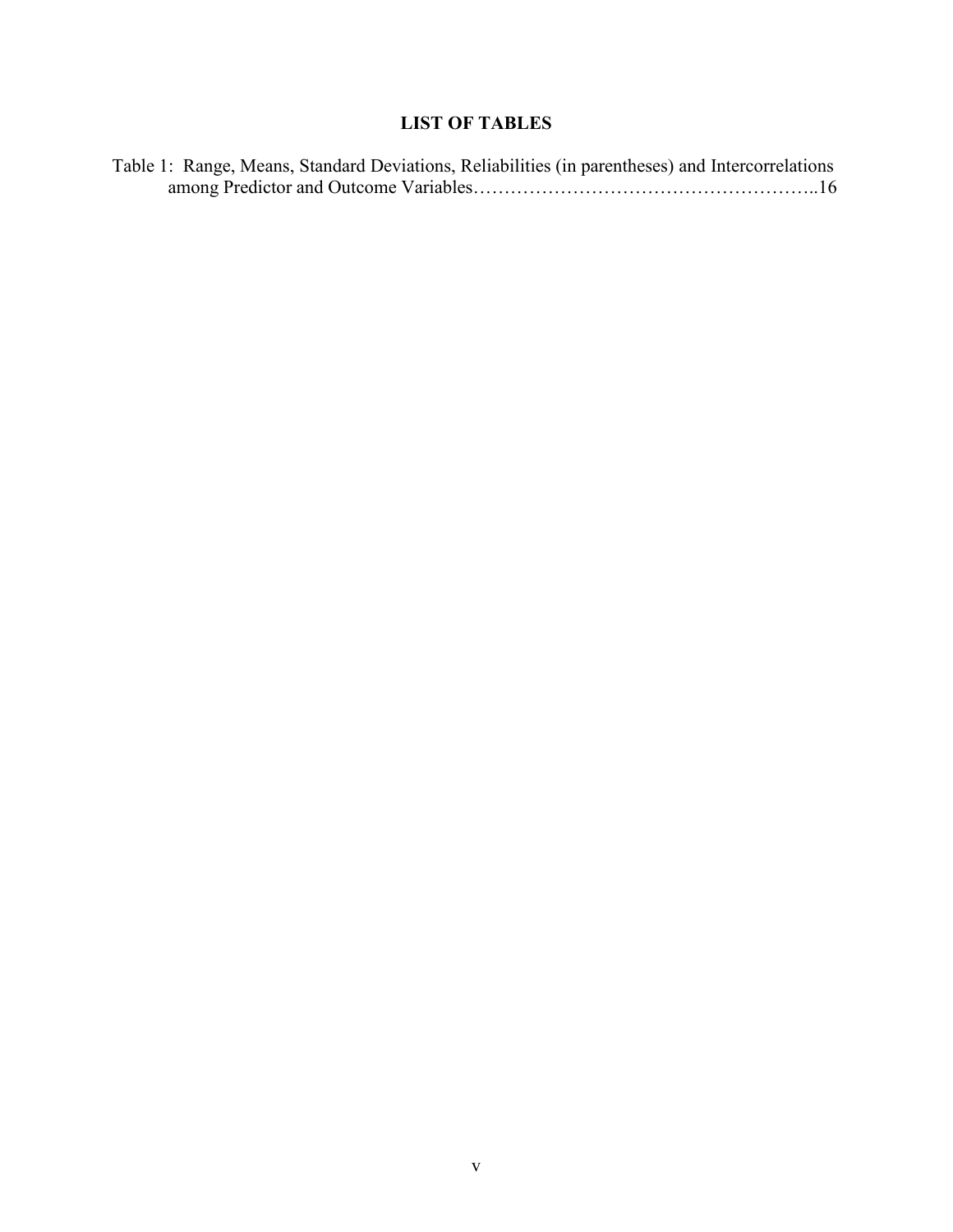## **LIST OF FIGURES**

| Figure 2: Hypothesized model with path coefficients: Predictors of PTG post-hurricane18 |  |
|-----------------------------------------------------------------------------------------|--|
|                                                                                         |  |
|                                                                                         |  |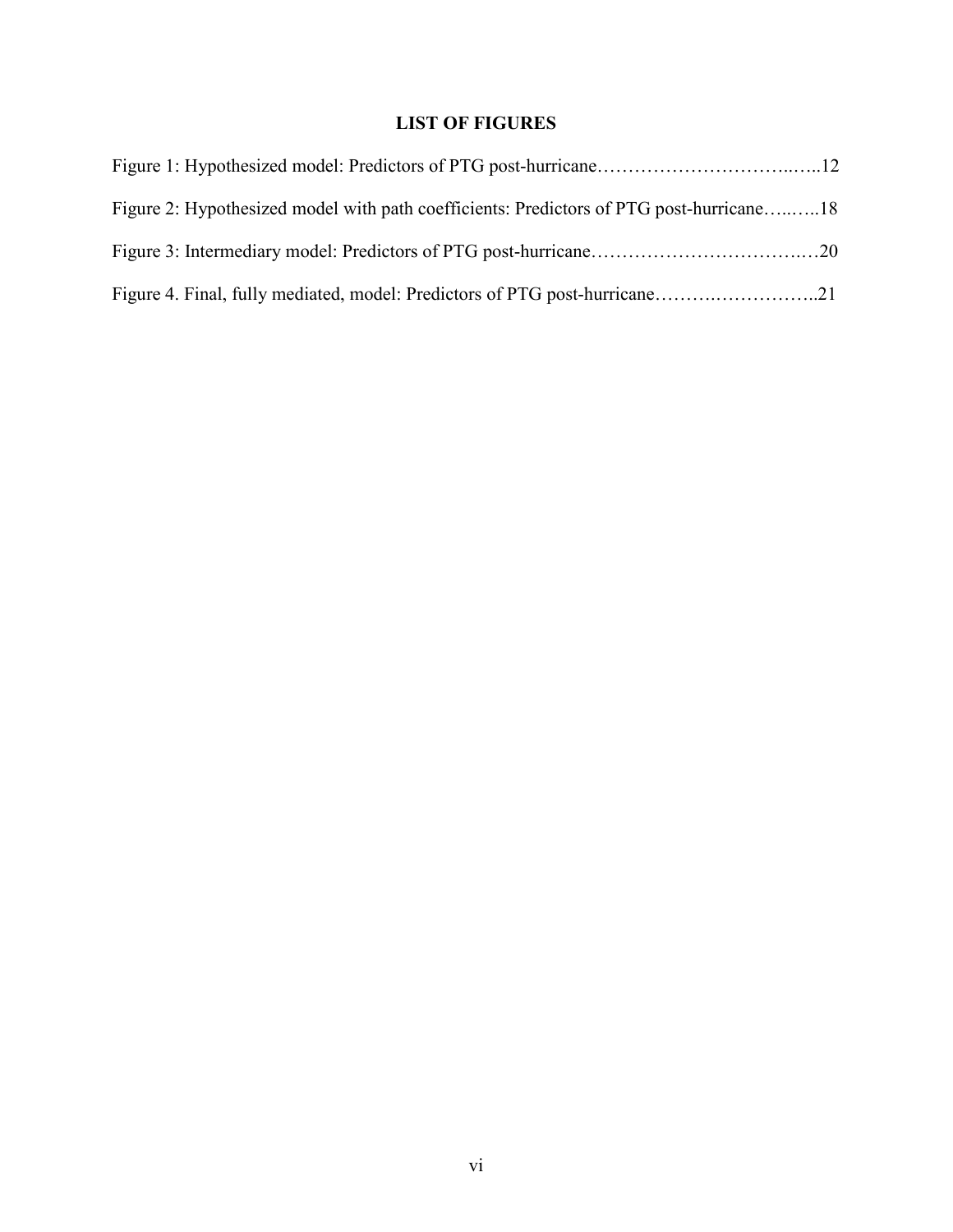#### **ABSTRACT**

Although many studies have detailed the maladies imposed by Hurricane Katrina, little work has examined potential benefits gleaned in the wake of the storm. Posttraumatic growth, a construct receiving increased attention in the literature, describes personal betterment or development following a traumatic event in areas such as perceived changes in self, a changed sense of relations with others, and a changed philosophy of life. Researchers have demonstrated a relation between posttraumatic growth and varying factors, including religious coping. The current study established a relation between religious coping and posttraumatic growth in a sample of hurricane-exposed women in Southeastern Louisiana and attempted to identify mediators of that relation. Results indicated that social support was not related to religious coping or posttraumatic growth and therefore did not mediate the relation between the two. However, in the final model, cognitive processing fully mediated the relation between religious coping and posttraumatic growth, such that religious coping would have no effect on posttraumatic growth were it not for its relation to cognitive processing.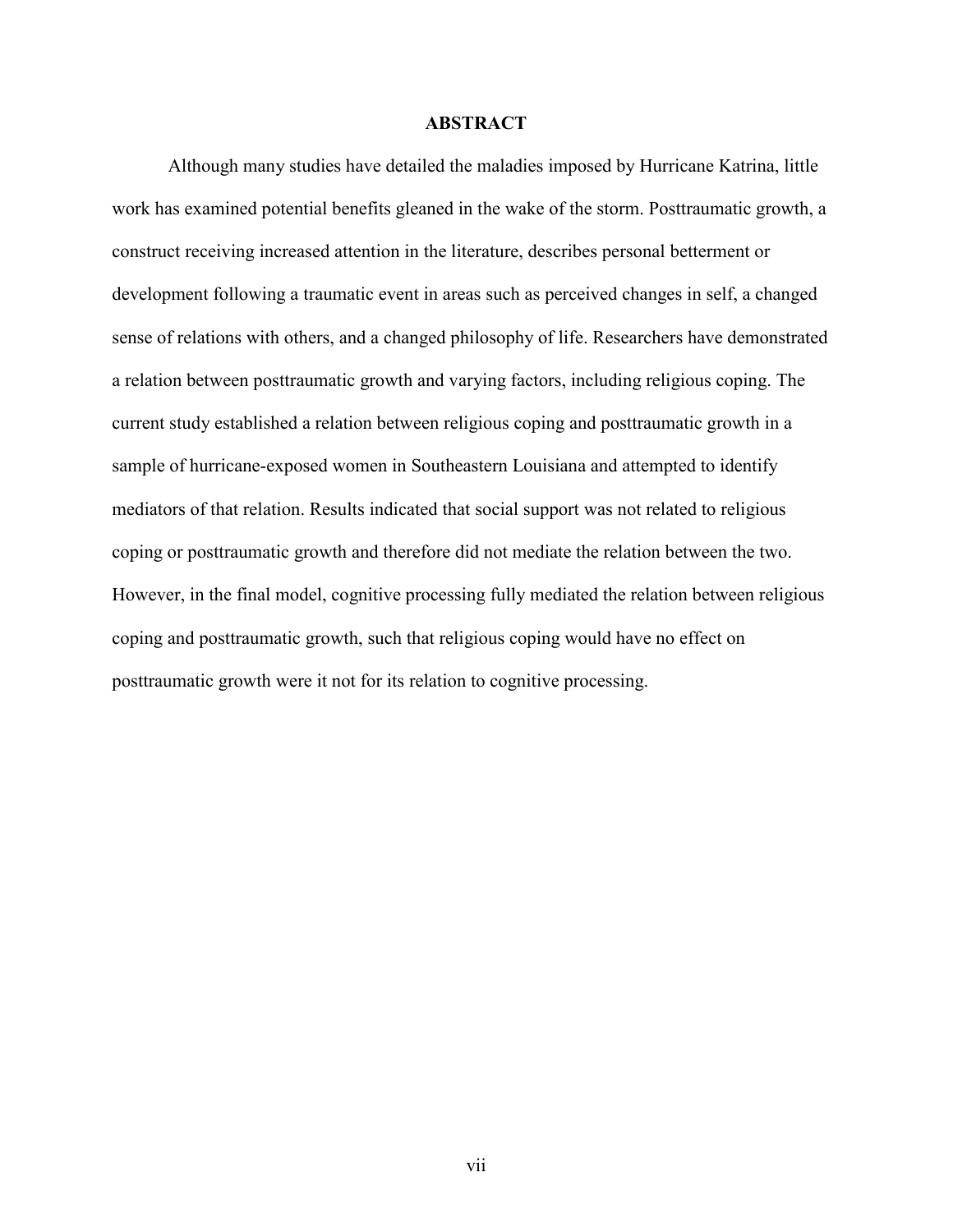#### **INTRODUCTION**

 The devastation caused by Hurricane Katrina has been studied vigorously since the storm hit in August 2005. Physical damage caused to homes and the infrastructure of New Orleans has been well documented (e.g., U.S. Department of Homeland Security, 2006, 2007), as has the psychological and emotional distress suffered by thousands of residents (see Norris et al., 2002). An alternate area of research concerns positive effects gleaned from the experience. Although potential positive effects of trauma represent an emerging field of study (Joseph & Linley, 2005), scant work has examined constructive outcomes reported by survivors of Hurricane Katrina living in and around New Orleans at the time of the storm.

Research indicates that religious coping influences psychological outcomes post-disaster (e.g., Pargament, Smith, Koenig, & Perez, 1999; Smith, Pargament, Brant, & Oliver, 2000). Though limited, studies have documented the role of spirituality or religion in Katrina survivors' lives specifically (Aten et al., 2008; Lawson & Thomas, 2007). Considering these budding lines of research, the current study supplements the literature by establishing a relation between religious coping and posttraumatic growth (PTG) among adult female hurricane survivors and by seeking to identify mechanisms through which PTG develops.

#### **Overview of Posttraumatic Growth and Related Constructs**

 PTG, which refers generally to personal betterment or development experienced in the face of trauma (Tedeschi & Calhoun, 1996, 2004), has received increasing attention from researchers and clinicians over the past two decades (Helgeson, Reynolds, & Tomich, 2006). Growth or positive outcomes have been reported following a variety of traumatic experiences, including motor vehicle accidents (Zoellner, Rabe, Karl, & Maercker, 2008), terrorist attacks (Park, Aldwin, Fenster, & Snyder, 2008), disaster (McMillen, Smith, & Fisher, 1997), assault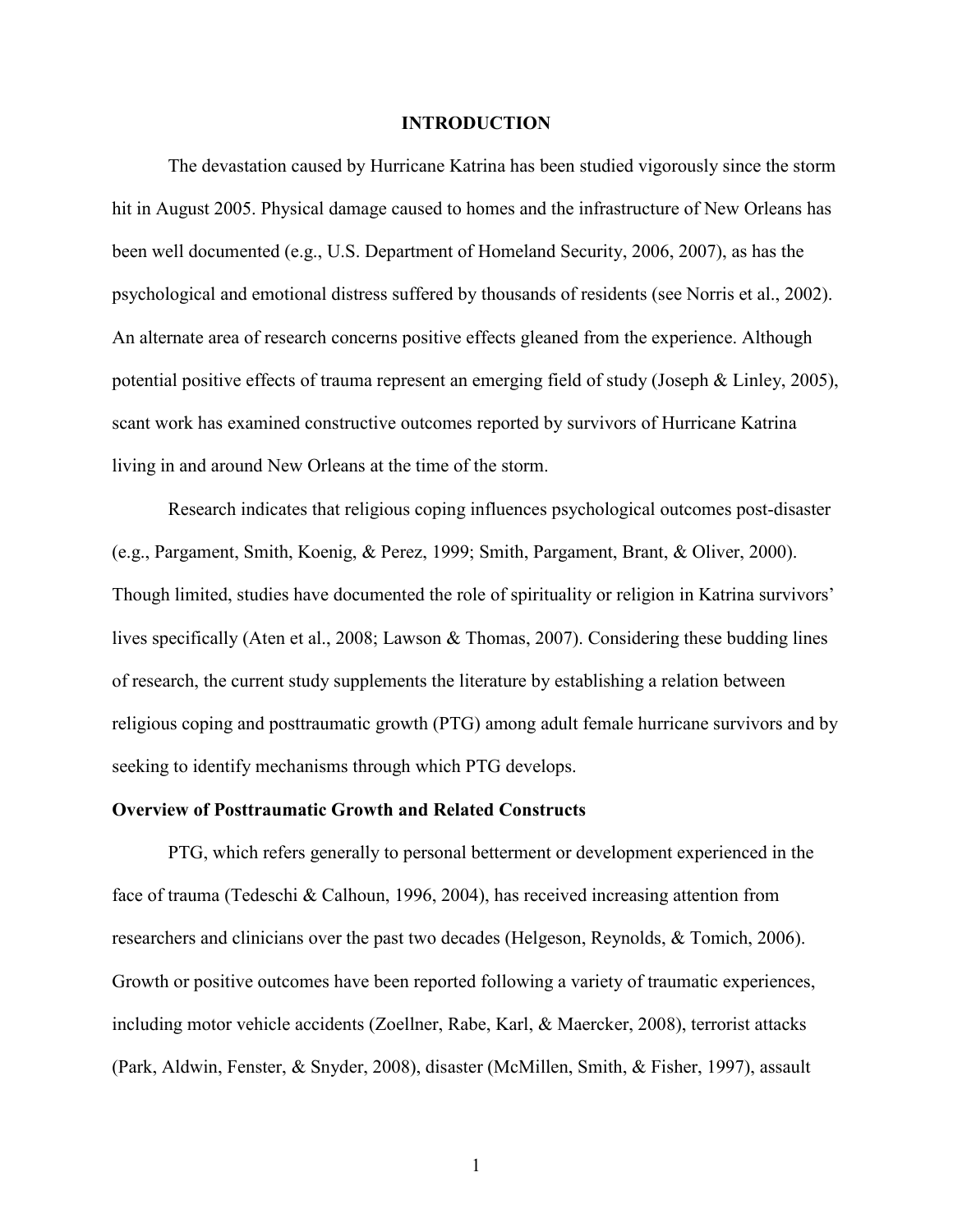(Grubaugh & Resick, 2007), stroke (Gangstad, Norman, & Barton, 2009), HIV infection (Updegraff, Taylor, Kemeny, & Wyatt, 2002), bone marrow transplant (Fromm, Andykowski, & Hunt, 1996), and limb amputation (Phelps, Williams, Raichle, Turner, & Ehde, 2008).

According to Tedeschi and Calhoun (1996), PTG encompasses three broad categories of change, including perceived changes in self, a changed sense of relations with others, and a changed philosophy of life. These broad categories are comprised of five specific areas, including: relations with others; new possibilities; personal strength; appreciation of life; and spirituality. Trauma survivors may report improved relations with others not only through recognition of increased availability of social support, but also through an improved ability to empathize with others experiencing pain (Tedeschi  $&$  Calhoun, 2004). New possibilities may emerge in the form of alternate occupations that might not have been considered pre-trauma. Additionally, surviving trauma victims often report a sort of self-reliance of which they were not aware pre-trauma (Tedeschi & Calhoun, 2004). Further, individuals may report that they value life more after coming close to death. Finally, Tedeschi and Calhoun (2004) argued that both religious and non-religious individuals may experience growth in the realm of spirituality, either through a more developed relationship with God or through deepened existential questioning. Although some questions regarding uniqueness of these specific areas and the structure of PTG have been posed in the literature (e.g., Linley & Joseph, 2004), factor analytic studies of the Posttraumatic Growth Inventory (PTGI), commonly used to measure PTG, support this fivefactor conceptualization (e.g., Taku et al., 2007).

Tedeschi and Calhoun (1995) outlined seven principles that they hypothesized govern the PTG process. First, they noted that in order for PTG to occur, existing schemas must be challenged by the trauma. However, they acknowledged that some schemas may be more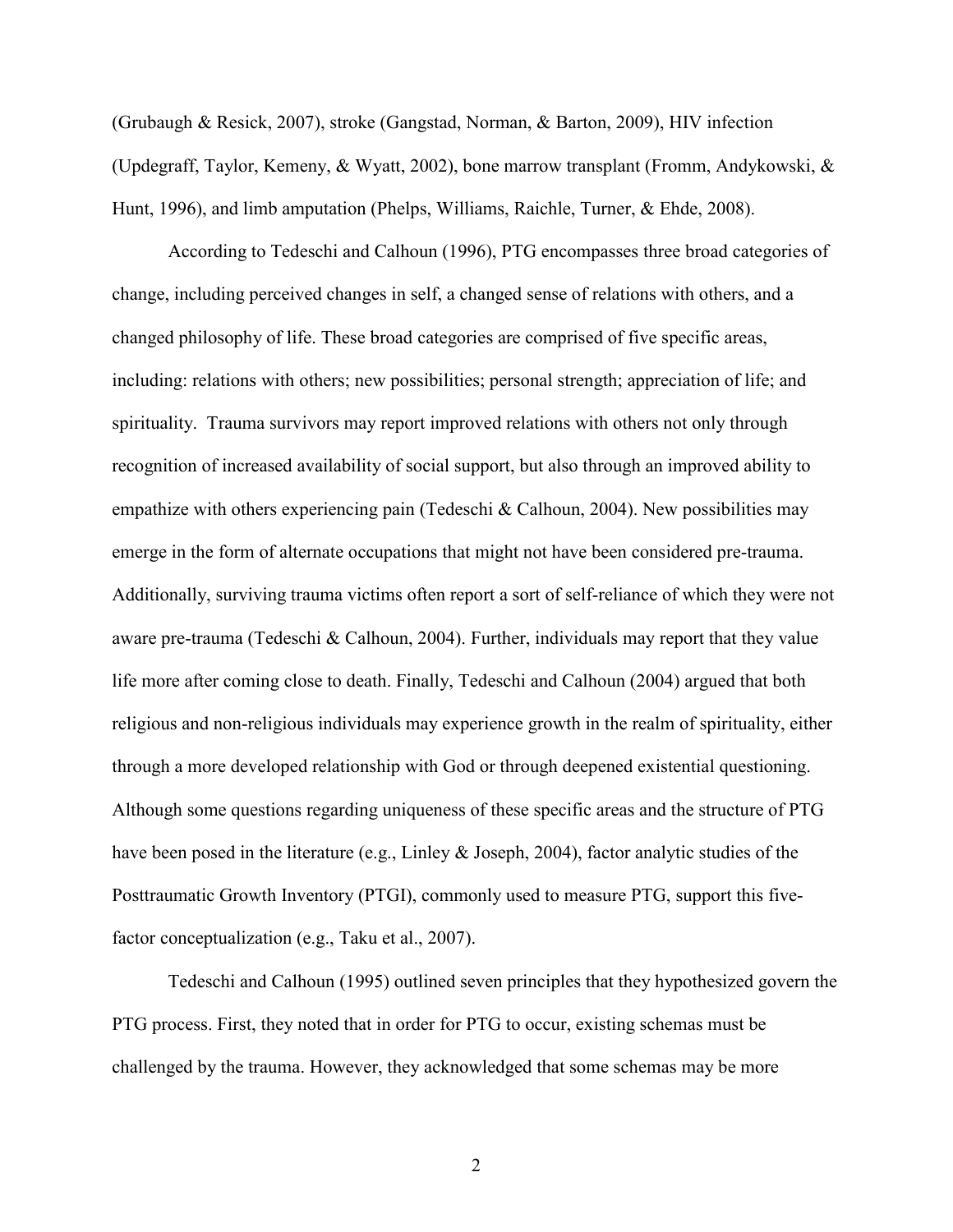resistant to change than others. For example, they argued that religious beliefs may allow for more flexibility because they are not subject to empirical disconfirmation. Next, they asserted that some type of positive evaluation regarding the traumatic experience must take place in order for growth to occur. They acknowledged that differing types of traumas might lead to different types of growth and that enduring personality traits can affect the potential for growth. They conjectured that PTG occurs only when the traumatic experience assumes a pivotal role in one's personal narrative or life story. Finally, they asserted that wisdom is a byproduct of the growth process (Tedeschi & Calhoun).

Some research has examined the effects of individual differences, such as personality, on PTG. Openness to new experiences, optimism, and extraversion have been identified as positive predictors of PTG (Tedeschi & Calhoun, 1996; Zoellner et al., 2008). Other characteristics, such as kindness, honesty, gratitude, and fairness, have also been associated with PTG (Peterson, Park, Pole, D'Andrea, & Seligman, 2008). Limited research has been conducted studying the effects of culture on PTG, but the extant evidence indicates that PTG is seen in Asian, Eastern, and Western cultures (Karanci & Acaturk, 2005; Schroevers & Teo, 2008). In one study, Hispanic women with cervical cancer demonstrated greater PTG than non-Hispanic Caucasian women with cervical cancer (Smith, Dalen, Bernard, & Baumgartner, 2008); however, spirituality acted as a partial mediator on this relation, such that a significant portion of the predictive value of race was accounted for by the Hispanic women's self-reported spirituality.

It is important to consider related concepts, such as resilience, in the study of posttraumatic growth. Westphal and Bonanno (2007) asserted that "resilient outcomes typically provide little need or opportunity for PTG" (p. 419). That is, the authors echoed Tedeschi and Calhoun's (1996, 2004) original conceptualization of PTG as a phenomenon that arises from a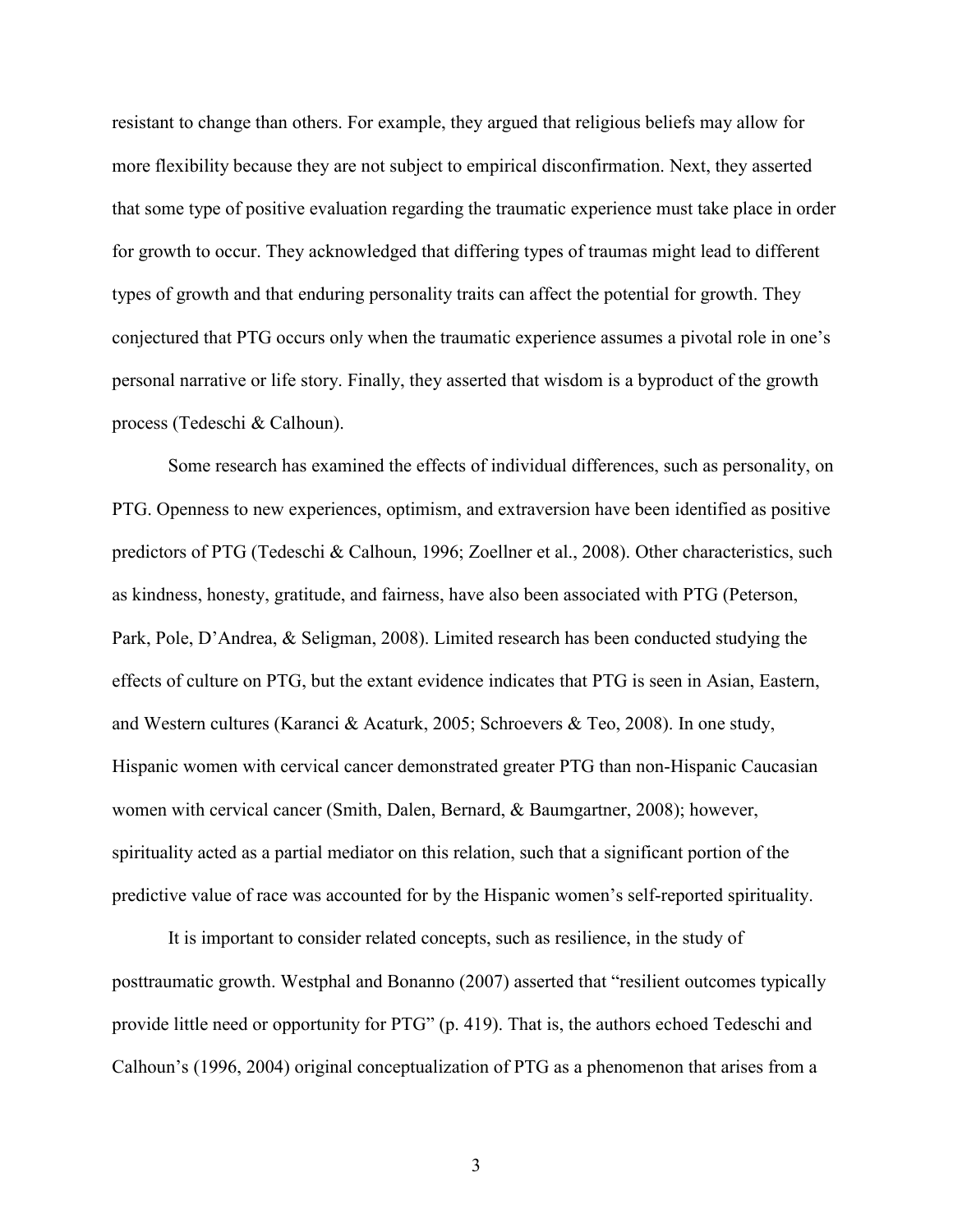disruption of schemas held prior to the traumatic event. Westphal and Bonanno argued that, while PTG represents development in the aforementioned domains after an individual has experienced a crisis, resilience represents *maintenance of* or a quick *return to* pre-trauma levels of functioning, rather than a growth beyond prior functioning levels. One study indicated that PTG and resilience were inversely related in their sample of Israeli adolescents exposed to terrorism and adults exposed to war (Levine, Laufer, Stein, Hamama-Raz, & Solomon, 2009). Specifically, those participants who reported the least PTG also reported the most resilience, as measured by an absence of posttraumatic stress disorder (PTSD) symptoms. Importantly, Westphal and Bonanno noted that neither PTG nor resilience is superior to the other; instead, the two constructs represent distinct phenomena experienced by subsets of people who respond to potentially traumatic events in different ways.

The concept of PTG has met some controversy among experts. Maercker and Zoellner (2004, *as cited in* Zoellner & Maercker, 2006) proposed a two-component model of PTG dubbed the "Janus Face Model." According to this model, PTG comprises two co-existing elements, one of which is the functional, constructive side described by Tedeschi and Calhoun (1996, 2004). Maercker and Zoellner argued that the other facet of PTG is akin to an avoidant cognitive coping strategy employed by individuals who are floundering post-trauma in an attempt to palliate themselves. The latter component of PTG can be viewed as "illusory" (Zoellner & Maercker, p. 639), and the researchers posited that this illusory side may even be associated with denial and negative outcomes, such as anxiety. Implicit in their argument is that the transformative side of PTG may take longer to manifest than the illusory side. Hobfoll and colleagues (2007) furthered Zoellner and Maercker's argument, purporting that action is required to maintain the constructive or transformative face of PTG. That is, individuals who simply use cognitive reframing in the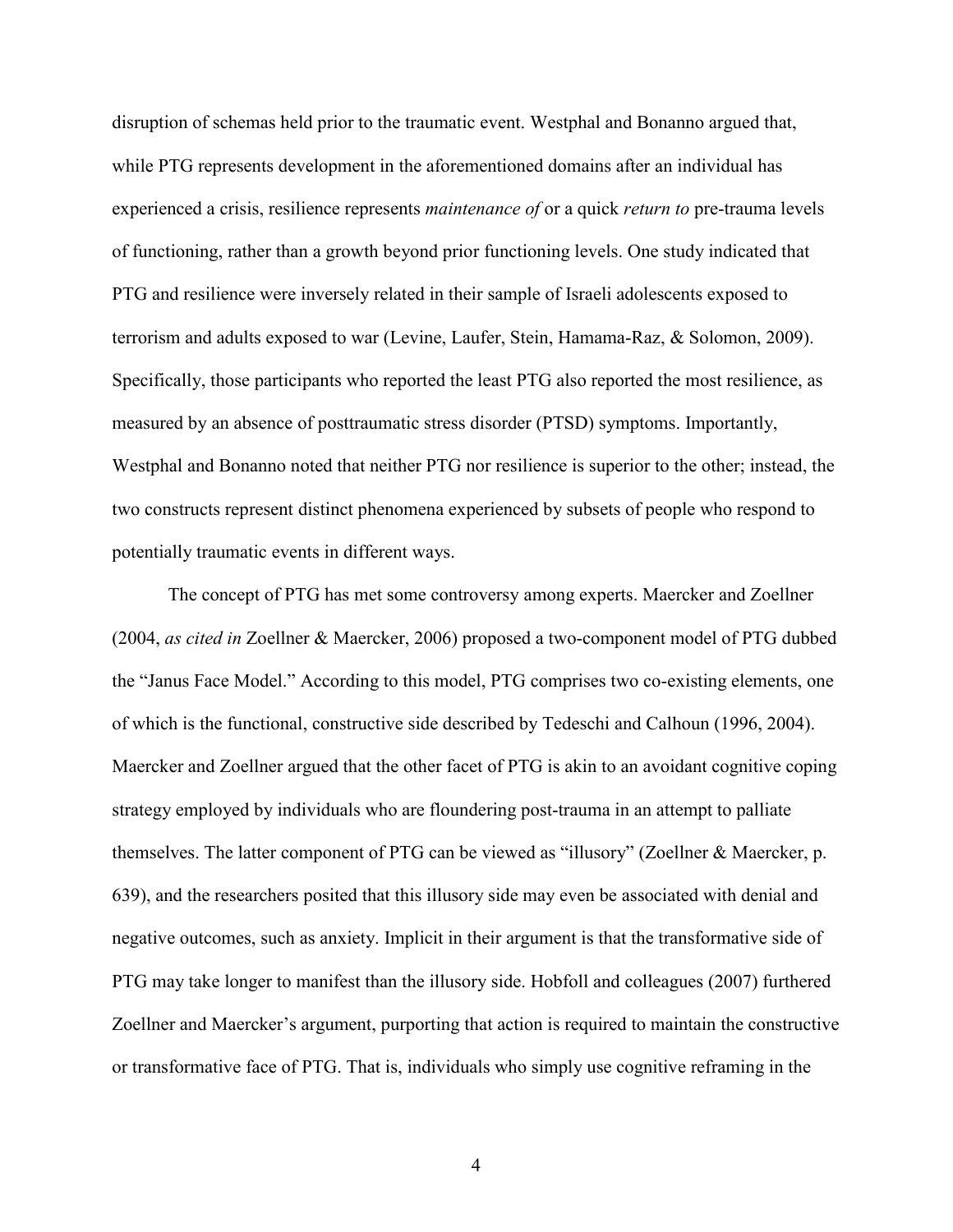face of trauma are likely to manifest the illusory component of PTG, whereas those who put their cognitions into action will genuinely experience the benefits proposed by Tedeschi and Calhoun. In a response to Hobfoll and colleagues, Tedeschi, Calhoun, and Cann (2007) reasserted that: (1) PTG comes from theories that hold at their core the notion that traumatic experiences shatter assumptions held about the world (e.g., Janoff-Bulman, 1992), therefore integrally involving cognitive processes by definition, and (2) PTG as originally conceptualized in no way precludes behavioral action and, in many instances, leads to it.

Ample evidence exists to suggest that PTG is not simply illusory or palliative in nature. Among this evidence is data indicating that individuals report experiencing PTG and distress simultaneously post-trauma (e.g., Grubaugh & Resick, 2007; Solomon & Dekel, 2007), which demonstrates that trauma survivors do not report PTG solely in an attempt to feign recovery. Furthering this argument are data indicating that PTG is unrelated to social desirability (Park, Cohen, & Murch, 1996; Salsman, Segerstrom, Brechting, Carlson, & Andrykowski, 2008; Weinrib, Rothrock, Johnsen, & Lutgendorf, 2006) and that significant others often substantiate trauma survivors' self-reported PTG (Park et al., 1996; Shakespeare-Finch & Enders, 2008). Taken together, these studies illustrate that PTG does not simply represent deceptive and avoidant coping, but rather legitimate, observable changes.

A variety of terms have been used to describe positive outcomes in the face of adversity, including PTG, stress-related growth, benefit-finding, thriving, and perceived benefit (Helgeson et al., 2006; Linley & Joseph, 2004). Each term refers to a slightly different phenomenon. The current study used the term PTG and operationalized the construct as described by Tedeschi and Calhoun (2004). That is, PTG refers to betterment following a major crisis or trauma (e.g., Hurricane Katrina), rather than minor daily stressors; it describes a genuine outcome, rather than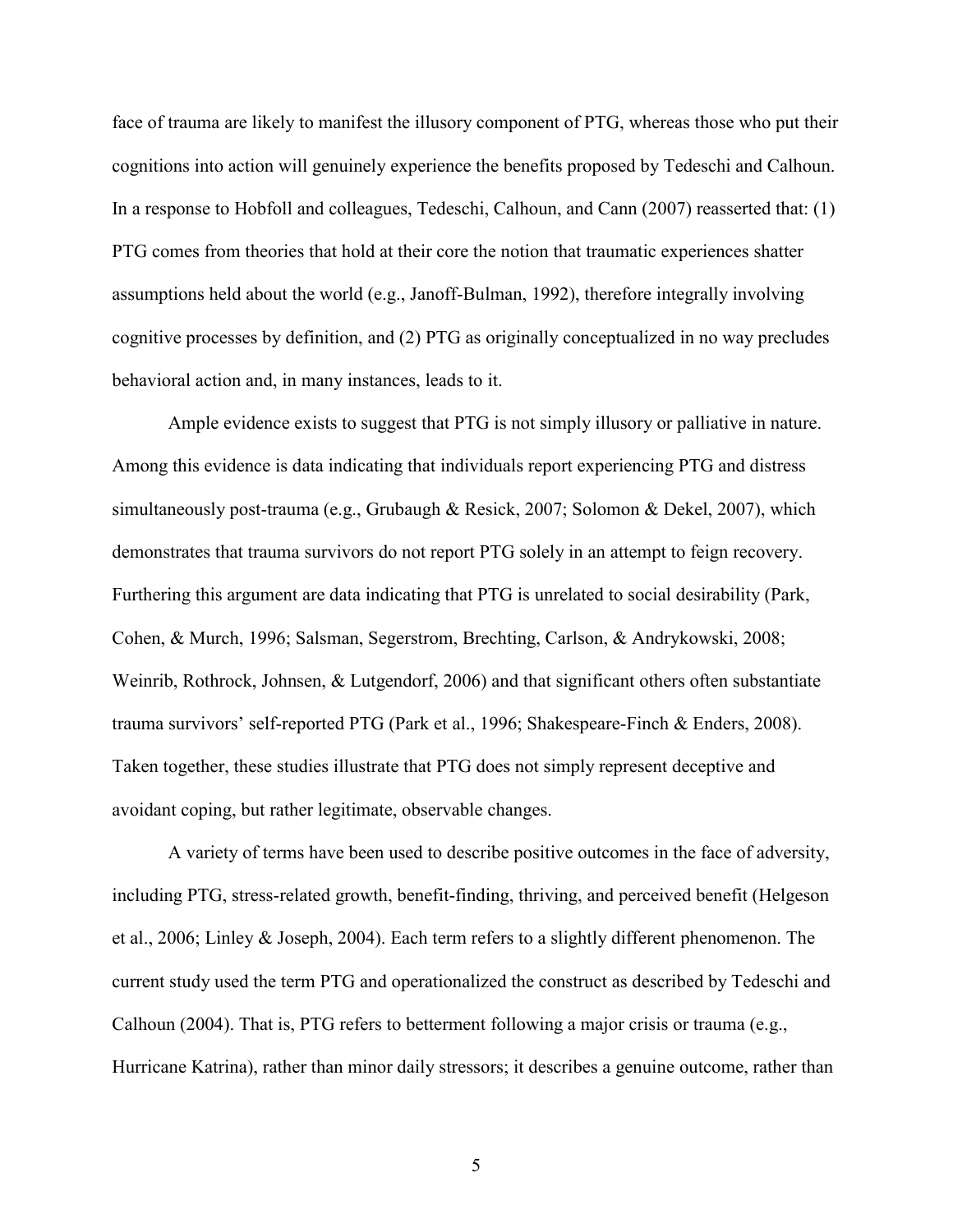illusory coping; it results from a re-examination of core beliefs necessitated by the splintering of schemas and assumptions post-trauma; and it can co-exist with psychological distress.

#### **Religious Coping and Posttraumatic Growth**

 Trauma survivors often turn to religion or spirituality to cope with their distress (Fallot, 1997). Religious coping can be conceptualized as strategies that draw on religion and are used in an effort to mitigate stressful life circumstances (Pargament, 1997), and it can be manifested in a multitude of ways (Pargament et al., 1999), such as through prayer, seeking God's guidance, or seeking support from one's congregation or clergy.

Pargament and colleagues (1999) noted the importance of determining the effects of religious coping patterns, rather than unique strategies, and distinguished between positive patterns and negative patterns. Drawing on existing theory, Pargament et al. defined positive religious coping as "an expression of a sense of spirituality, a secure relationship with God, a belief that there is meaning to be found in life, and a sense of spiritual connectedness with others" (p. 712). The authors viewed negative religious coping patterns as an expression of an insecure relationship with God and spiritual uncertainty. Using factor analysis across three samples, Pargament and colleagues determined that a positive religious coping pattern includes strategies such as seeking to ameliorate the problem together with God; seeking a sense of connectedness with God; seeking comfort from clergy or congregation members; trying to provide spiritual support to others; turning to religion for help in forgiving and letting go of losses; seeking spiritual purification through religious practices; and searching for benevolent or beneficial aspects of the stressor. Negative patterns of religious coping included expressions of confusion or dissatisfaction with God; interpreting the stressor as punishment from God;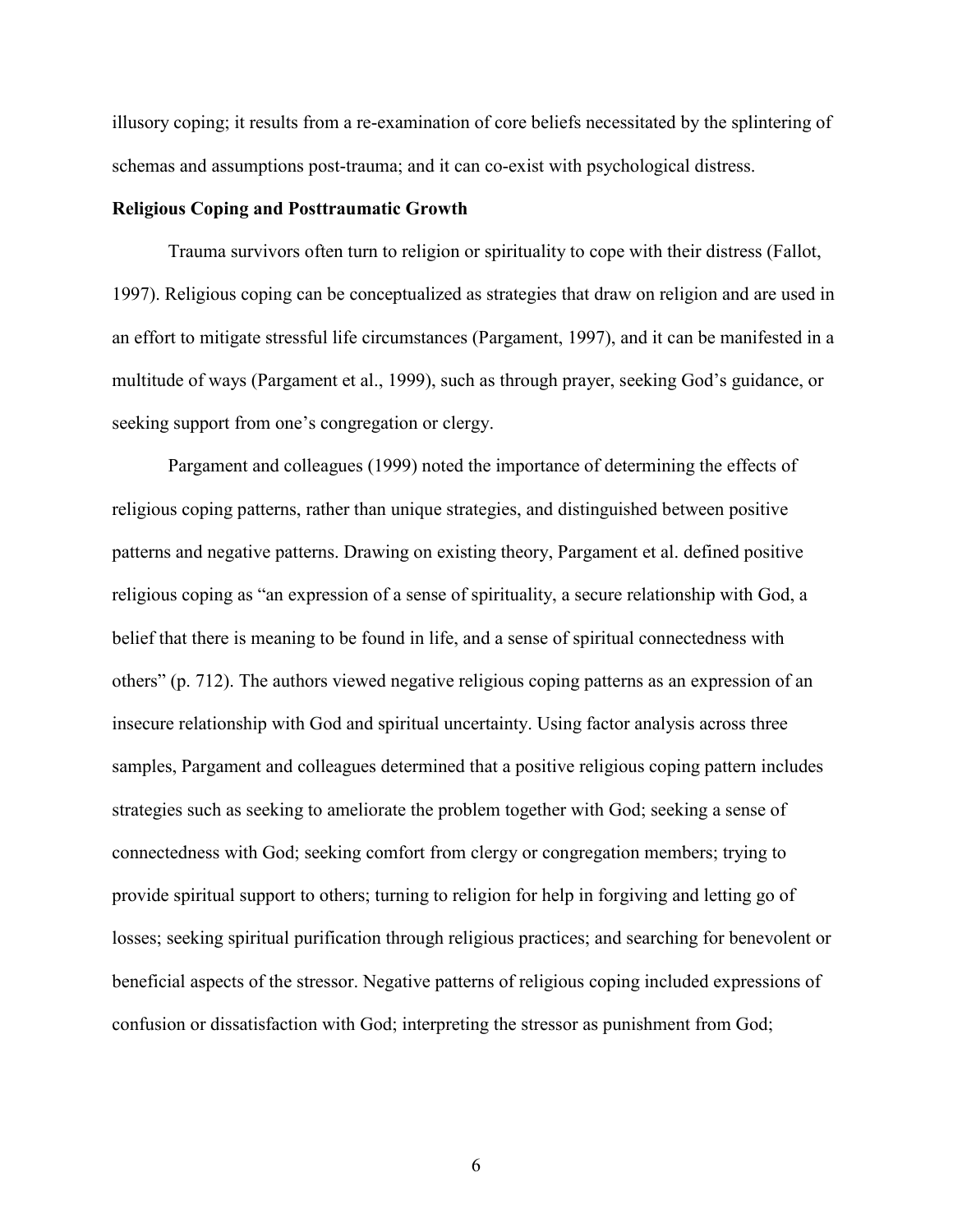dissatisfaction with clergy members; interpreting the stressor as an act from the devil; and a reappraisal of God's powers.

 Research has shown that divergent patterns of religious coping strategies have differential effects on adjustment (Pargament et al., 1999), and an emerging literature base examines the relation between religious coping and PTG specifically. In a systematic review of the literature, Shaw, Joseph, and Linley (2005) determined that factors such as positive religious coping, religious participation, and intrinsic religiosity are generally positively related to PTG. Harris and colleagues (2008) studied a sample of churchgoers from varying Christian denominations who endorsed experiencing a traumatic event and found that the factor Seeking Spiritual Support (including various positive religious coping strategies) predicted PTG, while Religious Strain (including feelings of alienation from God, fear and guilt, and religious rifts) predicted PTSD symptoms (Harris et al.). Overcash, Calhoun, Cann, and Tedeschi (1996) suggested that the relationship seen between religion/spirituality and PTG may develop because religious beliefs provide a framework that can be used to help assimilate traumatic events into one's existing schemas, which points to a variable thought to be integral in the evolution of PTG—cognitive processing.

#### **Cognitive Processing and Posttraumatic Growth**

 Prevailing theories argue that traumatic events can challenge survivors' existing schemas and assumptions about the world (Janoff-Bulman, 1992). Such schemas might include beliefs that the world is just or that people are ultimately good. When a traumatic experience does not align with an individual's "assumptive world" (Janoff-Bulman, 1989), cognitive processes must take place to correct the mismatch between the event and the person's schema. When an individual amends her schema to incorporate the traumatic event, *accommodation* occurs;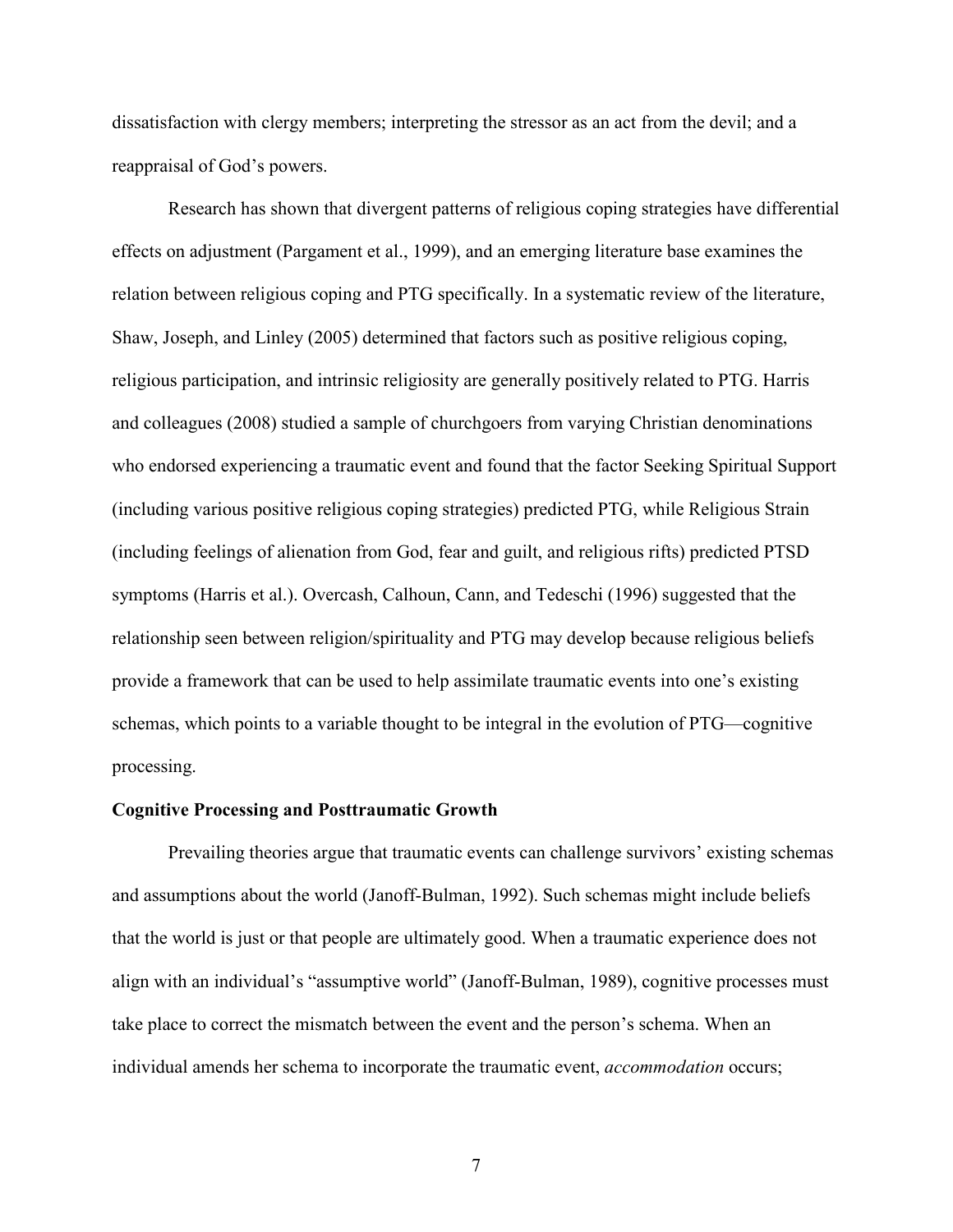*assimilation* describes an individual's adjusting her perception of the event itself it fit the existing schema (Payne, Joseph, & Tudway, 2007). Thus, cognitive processes of some kind are essential post-trauma, provided that the survivor's pre-existing assumptions were sufficiently challenged (Tedeschi & Calhoun, 1995).

As previously stated, cognitive processing is also considered integral to the development of PTG (Tedeschi & Calhoun, 1995; 2004). Tedeschi and Calhoun (2004) used the phrases cognitive processing and rumination interchangeably to describe deliberate cogitation about a traumatic event in an attempt to make meaning of the occurrence. This deliberate rumination or cognitive processing is distinguished from the involuntary, intrusive thoughts that are associated with PTSD. It entails making the experience manageable and comprehensible (Tedeschi  $\&$ Calhoun, 1995) and involves questions such as, "What does this mean for my future?" and "How does this affect my view of the world?" It is posited that cognitive processing is the key variable in a complex model that includes individual personality variables, coping, self-disclosure, and social support (Tedeschi & Calhoun, 2004). According to this model, emotional distress and a disruption of schemas following a traumatic experience are necessary for PTG to occur because it is this schema-disruption that intentional cognitive processing mitigates.

Studies abound which support the role of cognitive processing in the development of PTG. In a study of bereaved Japanese college students, deliberate rumination in the few weeks following the death of a loved one predicted PTG, while intrusive rumination predicted psychological distress (Taku, Calhoun, Cann, & Tedeschi, 2008). Cognitive processing is also implicated in the development of PTG following medical stressors, including stroke (Gangstad et al., 2009) and colorectal cancer (Salsman et al., 2008). Phelps and colleagues (2008) further differentiated intentional cognitive processing into negative and positive types. Deliberate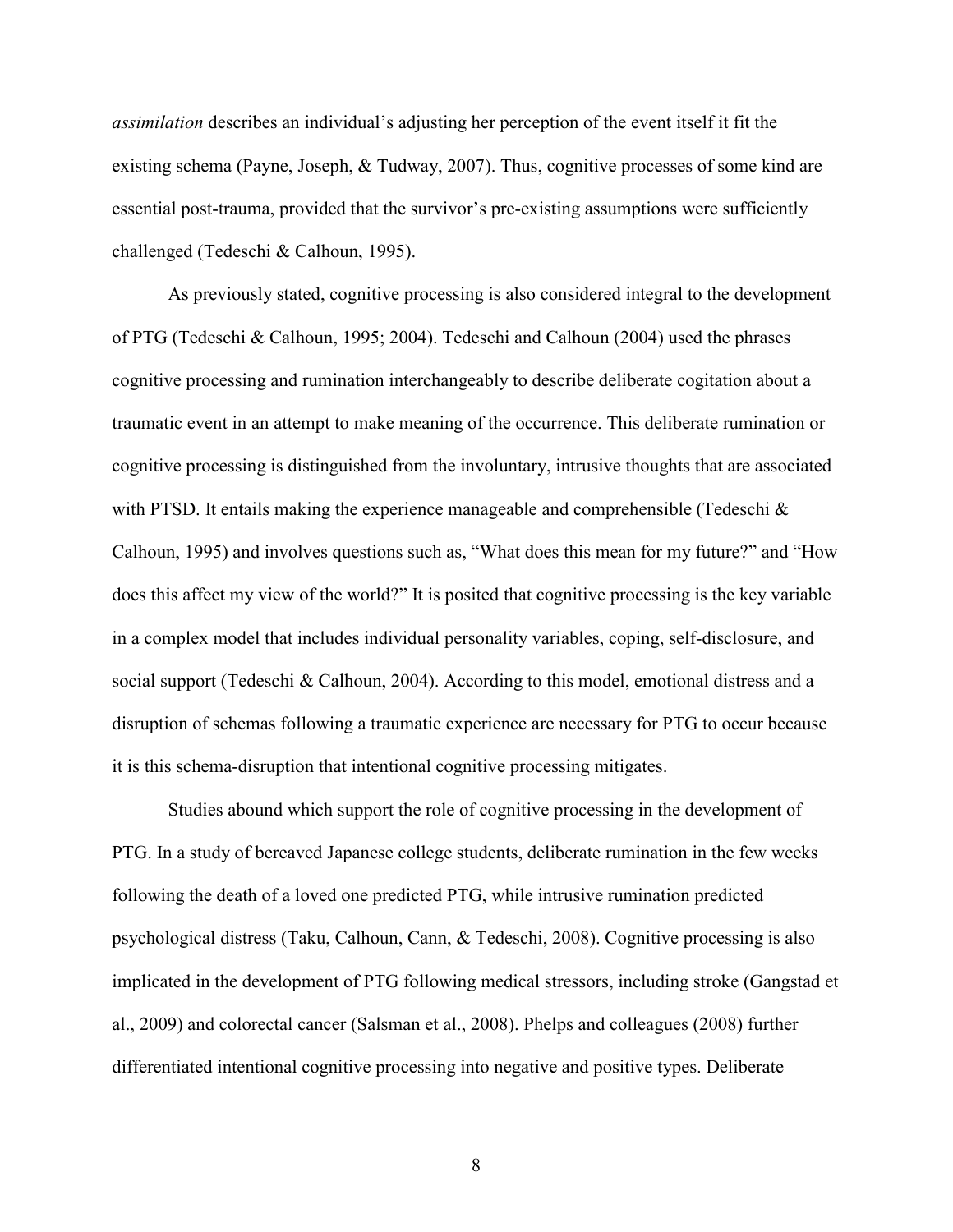negative cognitive processing comprises "Why me?" thoughts, blaming, denial, and thoughts about how one's life would be different had the trauma not occurred. Positive cognitive processing entails intentional benefit-finding as already described. The researchers found that negative cognitive processing predicted PTSD but was not related to PTG, while positive cognitive processing predicted increased PTG (Phelps et al.). Thus, across a range of populations and traumatic experiences, intentional, positive cognitive processing has proven to be an important predictor in the expression of PTG.

#### **Social Support, Religious Coping, and Posttraumatic Growth**

 Although cognitive processing is hypothesized to be an underlying mechanism by which religious coping begets PTG, there likely are other vehicles underlying the beneficial effects of religious coping. One such vehicle is social support, which can be conceptualized as encouragement, assistance, or care provided to an individual by friends, family, or other sources, typically in a time of stress or need. Hood, Spilka, Hunsberger, and Gorush (1996) acknowledged the role that a sense of community plays in religious involvement, and Pargament (1997) echoed the views of other theorists with his statement that, "religions are, at heart, a social rather than a psychological, emotional, or physical matter" (p. 55). A plethora of studies have considered the relation between religious involvement and social support, although results are somewhat inconsistent (see George, Ellison, & Larson, 2002, for a review). In a qualitative study of female breast cancer survivors, most women reported social support to be an important facet of their own spirituality (Gall & Cornblat, 2002). In a study of African American domestic violence survivors, Watlington and Murphy (2006) found that women reporting higher levels of religious involvement also reported greater social support.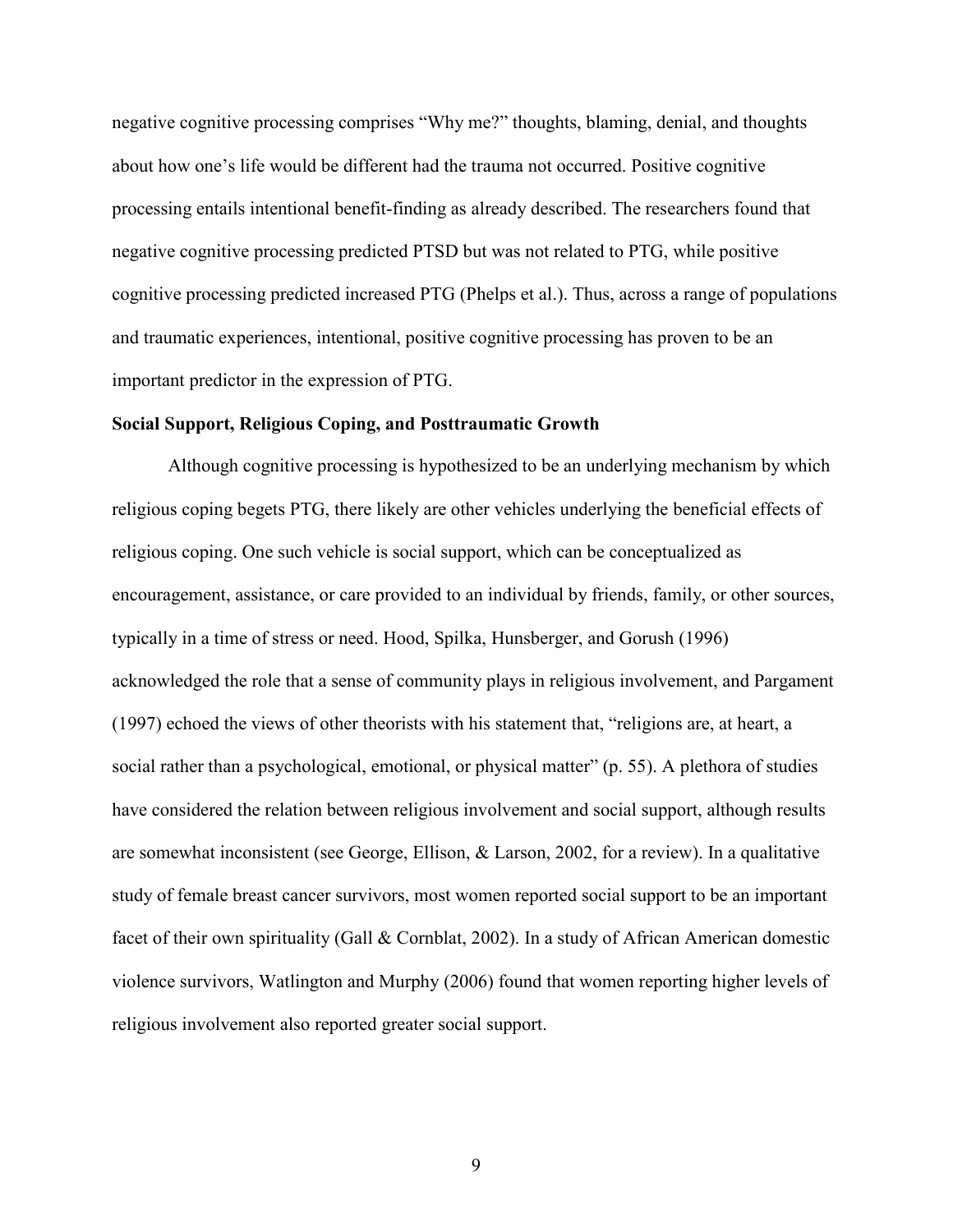Varying theorists propose a relation between social support and PTG. Schaefer and Moos (1998) suggested that social and family support may contribute to PTG by affecting coping behavior, and Bloom (1998) noted the importance of social organizations for many individuals post-trauma. Tedeschi and Calhoun (2004) claimed social support to be integral in their model of PTG progression, asserting that the intimacy achieved through support groups and the requisite meaning-making that accompanies divulging one's personal narrative promote growth in individuals post-trauma. Moreover, empirical data supports the theoretical relations proposed. In a retrospective study of Holocaust survivors, Lev-Wiesel and Amir (2003) found that social support was related to PTG in the area of new possibilities. Social support is also predictive of PTG among Gulf War veterans (Maguen, Vogt, King, King, & Litz, 2005), prostate cancer survivors (Thornton & Perez, 2006), and breast cancer survivors (Weiss, 2004). Taken together, this literature suggests that social support is a crucial component in the evolution of PTG.

 Although no studies have examined the mediating effect of social support between religious coping and PTG specifically, several studies have identified social support as a mediator between religious coping and positive outcome more generally. In a sample of postoperative cardiac patients, Ai, Park, Huang, Rodgers, and Tice (2007) examined a path including general religiousness, religious coping, social support, and postoperative distress and found that social support fully mediated the relation between religious coping and reduced postoperative distress. Results from a study conducted with urban adolescents suggested that social support accounted for the relation seen between religious coping and decreased depressive symptoms (Carleton, Esparaza, Thaxton, & Grant, 2008). Thus, across a range of populations and stressors, social support has been identified as a mechanism through which religious coping leads to reduced distress.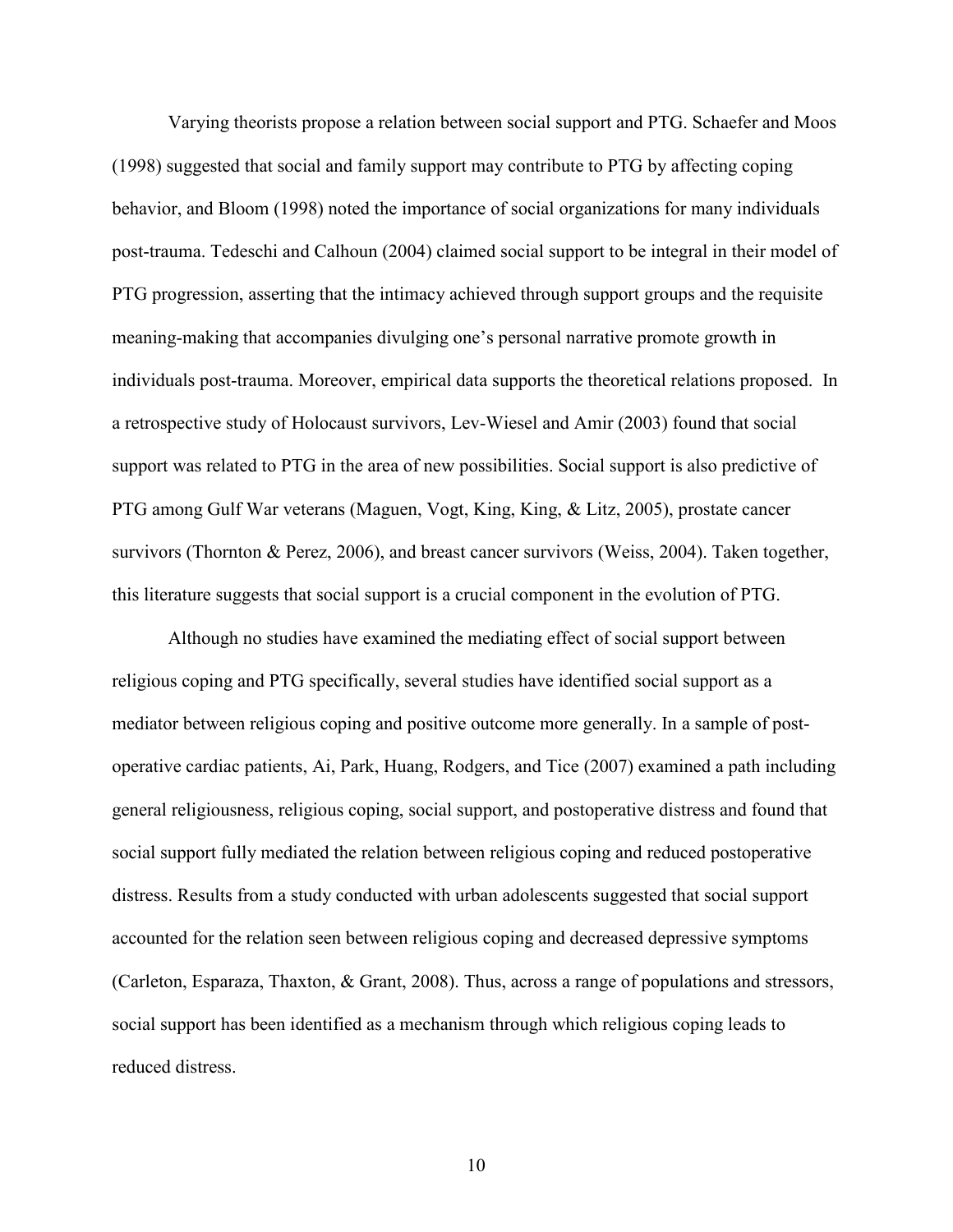#### **Current Study and Hypotheses**

 Although a burgeoning literature base has begun to examine religious coping, cognitive processing, and social support as predictors of PTG, few studies have identified mechanisms of change in the PTG process, and no published study has done so in a hurricane-affected population. Overcash and colleagues (1996) suggested that the relation between religious coping and PTG is accounted for in part by cognitive processing. They argued that, unlike many world assumptions, religious schemas are not highly susceptible to destruction in the face of trauma because they are inherently more subjective and less empirical, thus making them more difficult to disprove. Considering the relative incontestability of religious beliefs compared to empirical assumptions about the world (which presumably are more vulnerable to trauma-related reexamination), the authors suggested that religious beliefs can provide the scaffolding by which a traumatic experience is integrated into one's life. Thus, the current study advances the literature by empirically testing the notion that cognitive processing is a mechanism through which religious coping leads to PTG.

In addition, research suggests a relation between religious coping and social support and a relation between social support and PTG. Moreover, literature suggests that much of the utility of social support arises from opportunities to cognitively process one's traumatic experiences (Lepore & Helgeson, 1998; Lepore, Silver, Wortman, & Wayment, 1996; Tedeschi & Calhoun, 2004). Thus, this study also examined social support in the path among religious coping, cognitive processing, and PTG.

 Figure 1 presents the proposed path and hypothesized relations among variables. As seen in the figure, it was hypothesized that as religious coping increased, PTG would also increase. It was also hypothesized that increases in religious coping would lead to more cognitive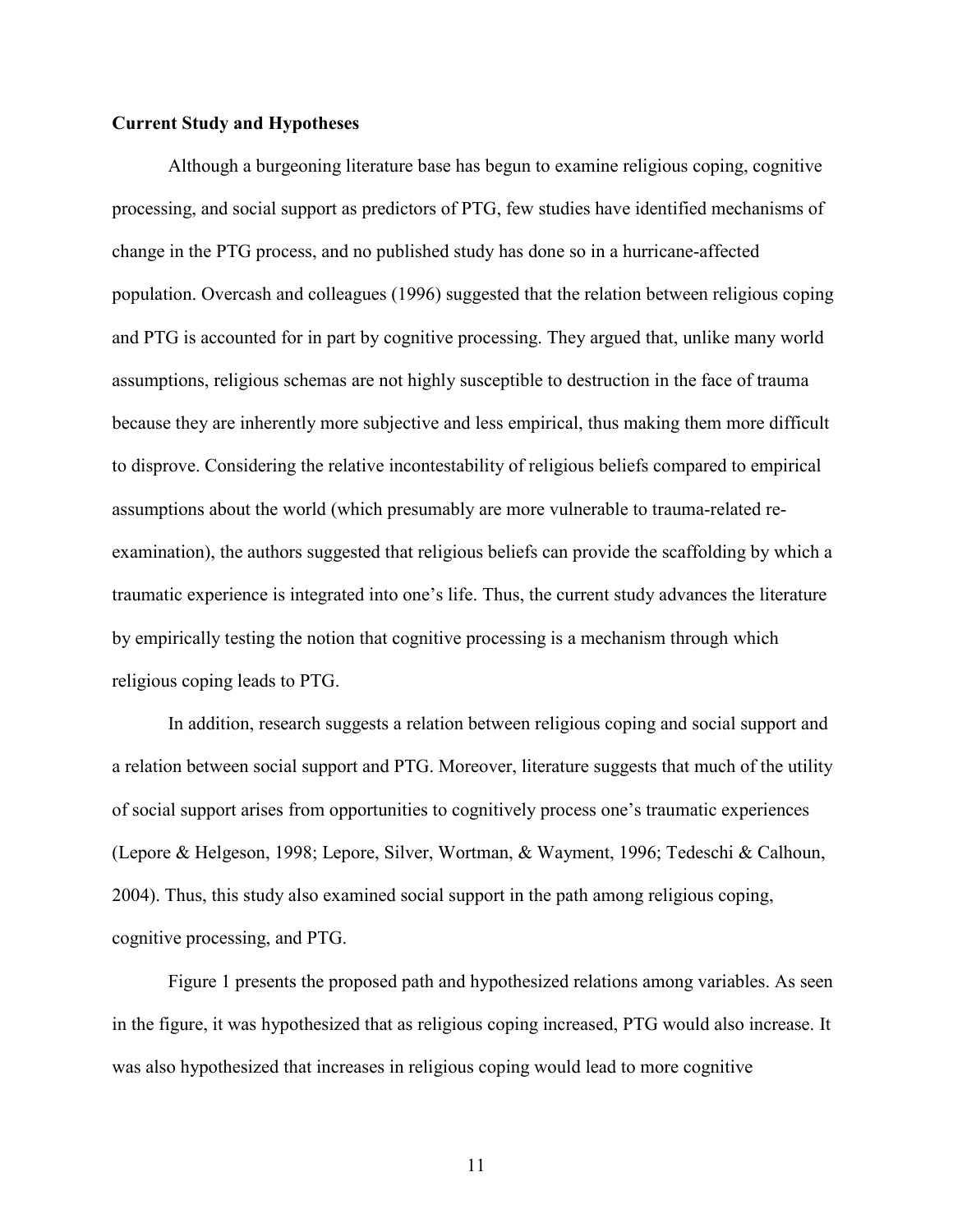

Figure 1: Hypothesized model: Predictors of PTG post-hurricane

processing, which in turn would lead to increases in PTG. Similarly, it was expected that increased religious coping would lead to heightened social support, which in turn would lead to greater PTG. Finally, it was hypothesized that as social support increased, cognitive processing would increase, and that social support would mediate an indirect relation between religious coping and cognitive processing.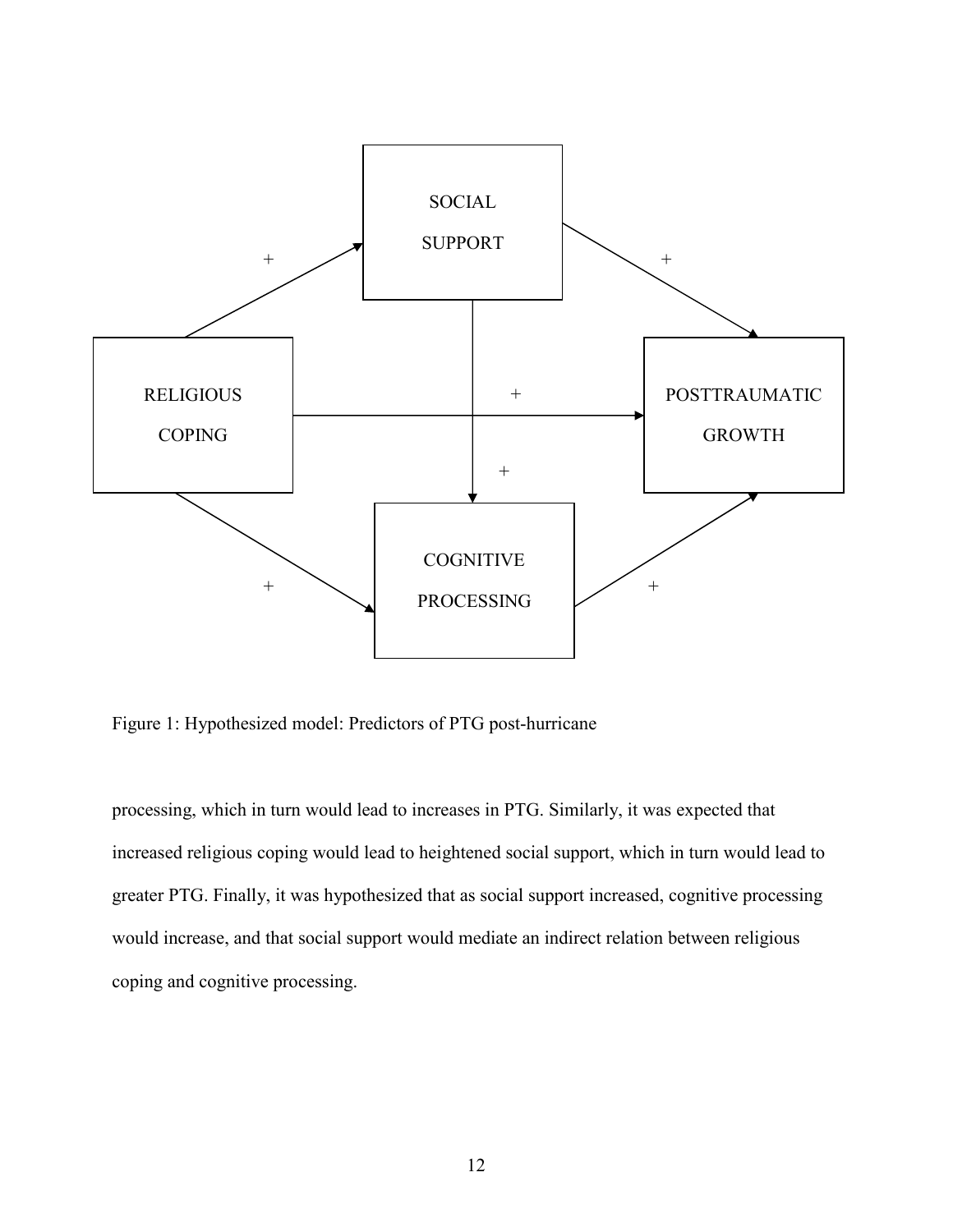#### **METHOD**

#### **Participants**

 Participants were 85 adult females living in and around New Orleans at the time of Hurricane Katrina. This study made use of an existing data set collected approximately 40 months post-Katrina. Participants in the current study represent a subset of individuals participating in a larger longitudinal study since October 2005 (original  $N = 379$ ). Sixty percent of the sample subset used in this study was African American, 34% was Caucasian, and the remaining 6% comprised other races. The average age of the participants was 43.5 years old (SD  $= 7.85$ ). Forty-seven percent of the sample was married and approximately 50% was single, divorced, or widowed. Approximately 34% of the sample had earned a college degree or higher, and approximately 14% reported having less than a high school diploma. Seventy-three percent of the sample reported being employed, and the reported income range from \$0 to over \$100,000 with the average reported total household income at approximately \$26,000. Given the goals of the larger study, all women were mothers with children between the ages of 12 and 18 ( $M =$  $14.27, SD = 1.38$ ).

#### **Measures**

Demographic questionnaire. Participants completed a questionnaire assessing demographic characteristics about themselves and their families. The measure assessed participant race, education and income levels, and employment status.

 Posttraumatic Growth Inventory (PTGI; Tedeschi & Calhoun, 1996). The PTGI is a 21 item measure of posttraumatic growth. Participants rated the degree of change they experienced in each area post-trauma on a 6-point Likert scale ranging from 0 ("I did not experience this change as a result of my crisis") to 5 (I experienced this change to a very great degree as a result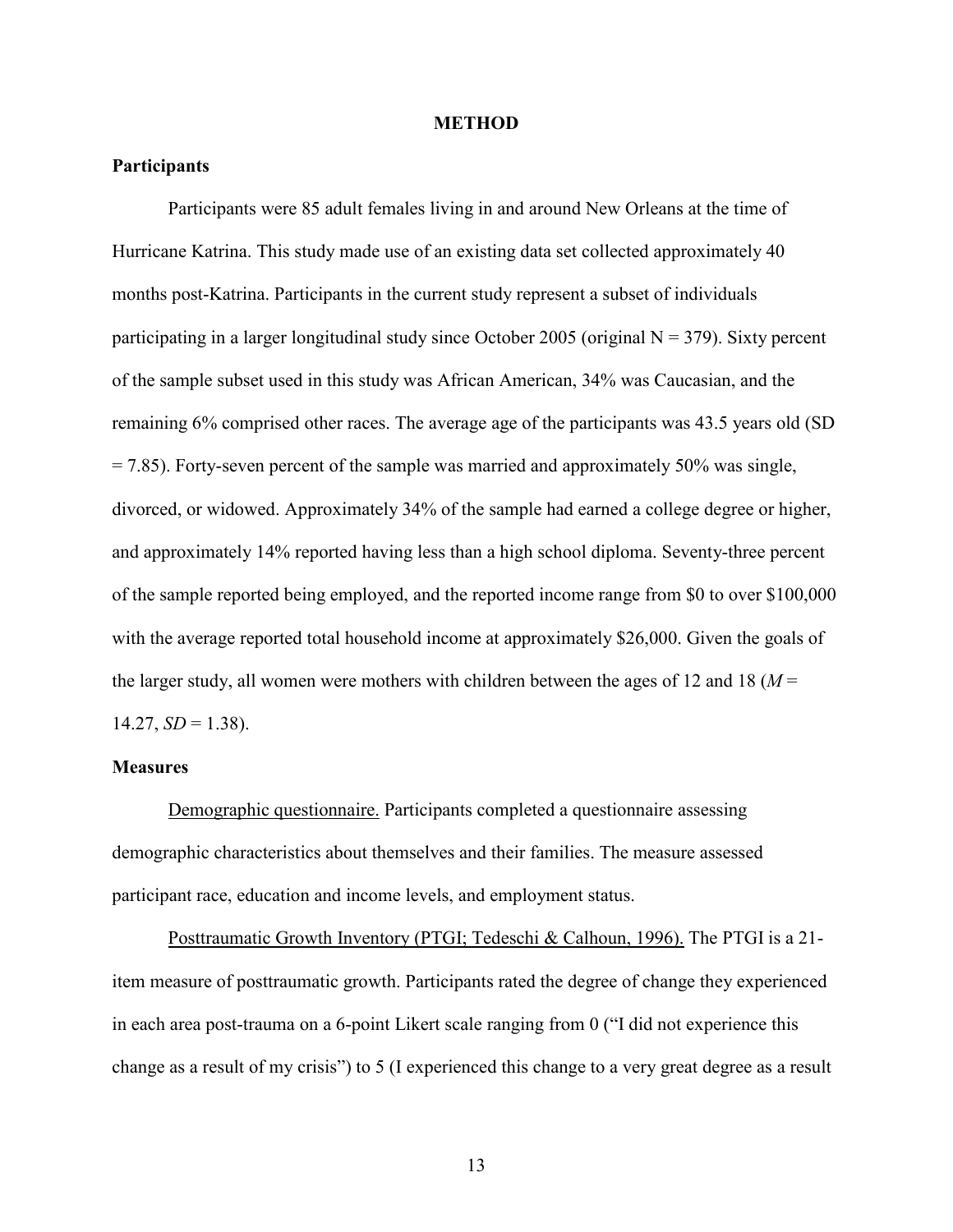of my crisis"). The measure yields a total score in addition to five subscale scores: New Possibilities; Relating to Others; Personal Strength; Spiritual Change; and Appreciation of Life. The total score ( $\alpha$  = .96 in the current sample) was used in this study.

Brief RCOPE (Pargament et al., 1999). The Brief RCOPE is a 14-item measure of religious coping behaviors. Participants rated the degree to which they use each coping strategy on a 4-point Likert scale ranging from 0 ("not at all") to 3 ("a great deal"). The measure comprises scales of positive religious coping and negative religious coping. This study used the positive religious coping score ( $\alpha$  = .91 in the current sample).

 Event Related Rumination Inventory (ERRI; Cann, et al., 2011). The ERRI is a 20-item measure of cognitive processing adapted from Calhoun, Cann, Tedeschi, and McMillan's (2000) original cognitive processing measure. Participants rate the degree to which they experienced certain thoughts on a 4-point Likert scale ( $0 =$  "not at all;"  $3 =$  "often"). The measure comprises two factors: Intrusive Rumination (including items such as, "I could not keep images or thoughts about the event from entering my mind") and Deliberate Rumination (including items such as, "I thought about the event and tried to understand what happened"). The current study used the Deliberate Rumination scale ( $\alpha$  = .93 in the current sample).

Interpersonal Support Evaluation List (ISEL; Cohen & Hoberman, 1983). The ISEL is a 40-item measure of perceived social support. Participants rated the degree to which each statement is true for them on a 4-point Likert scale  $(0 = "definitely false;" 3 = "definitely true").$ Some items are reverse-scored due to their phrasing. The measure yields a total score and four factor scores: Tangible Support, Self-Esteem, Appraisal, and Belonging. This study used the total score ( $\alpha$  = .96 in current sample).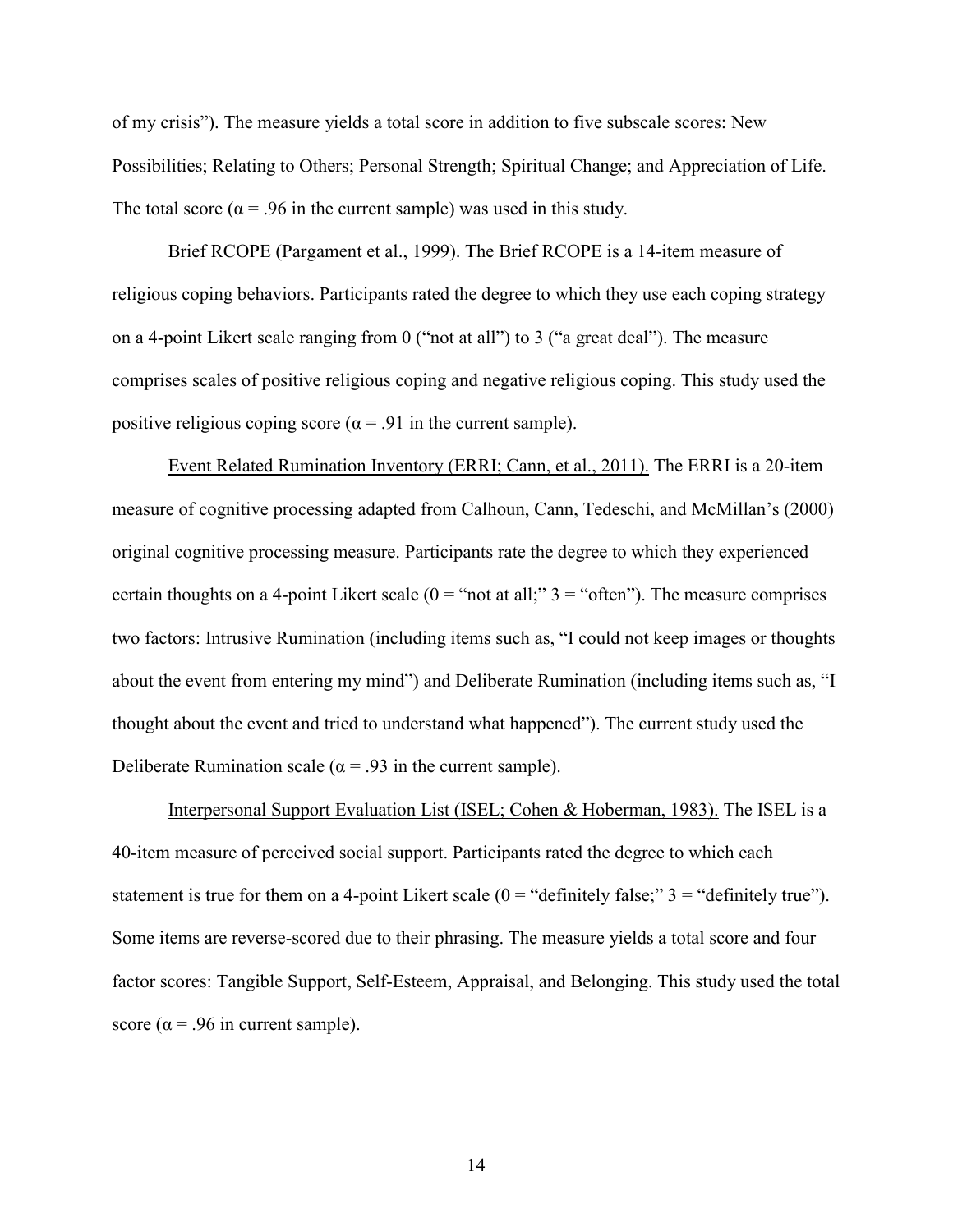BriefCOPE (Carver, 1997). The BriefCOPE is a 28-item self-report measure of coping behavior. The measure comprises 14 subscales. Select subscales were used in correlation analyses in an attempt to establish convergent validity of predictor, mediator and outcome variable measures (Active Coping, α=.81; Emotional Support, α=.75; Instrumental Support,  $\alpha$ =.86; Planning,  $\alpha$ =.79; Positive Reframing,  $\alpha$ =.71; and Religious Coping,  $\alpha$ =.89; all  $\alpha$ 's given for current sample).

Alabama Parenting Questionnaire (APQ; Shelton, Frick, & Wootton, 1996). The APQ is a 42-item measure of parenting behavior comprising six subscales. The subscales were used in correlation analyses in an attempt to establish divergent validity of the outcome measure  $(\alpha)$ 's ranging from .67 to .84).

#### **Procedure**

 Following institutional review board approval, participants were recruited from the original sample based on their participation in data collection during the 2.5 years following Hurricane Katrina. Renewed consent and assent were obtained from interested participants. Youth participants completed measures in their schools under the supervision of trained research assistants. Mothers were mailed a series of questionnaires, including the Demographic Questionnaire, PTGI, Brief RCOPE, PTG and Rumination, ISEL, BriefCOPE, and APQ. Completed questionnaires were returned via the United States Postal Service in postage-paid envelopes provided by the researchers. Participants were compensated with \$50. Names were removed from the data and questionnaire packets were coded to preserve anonymity.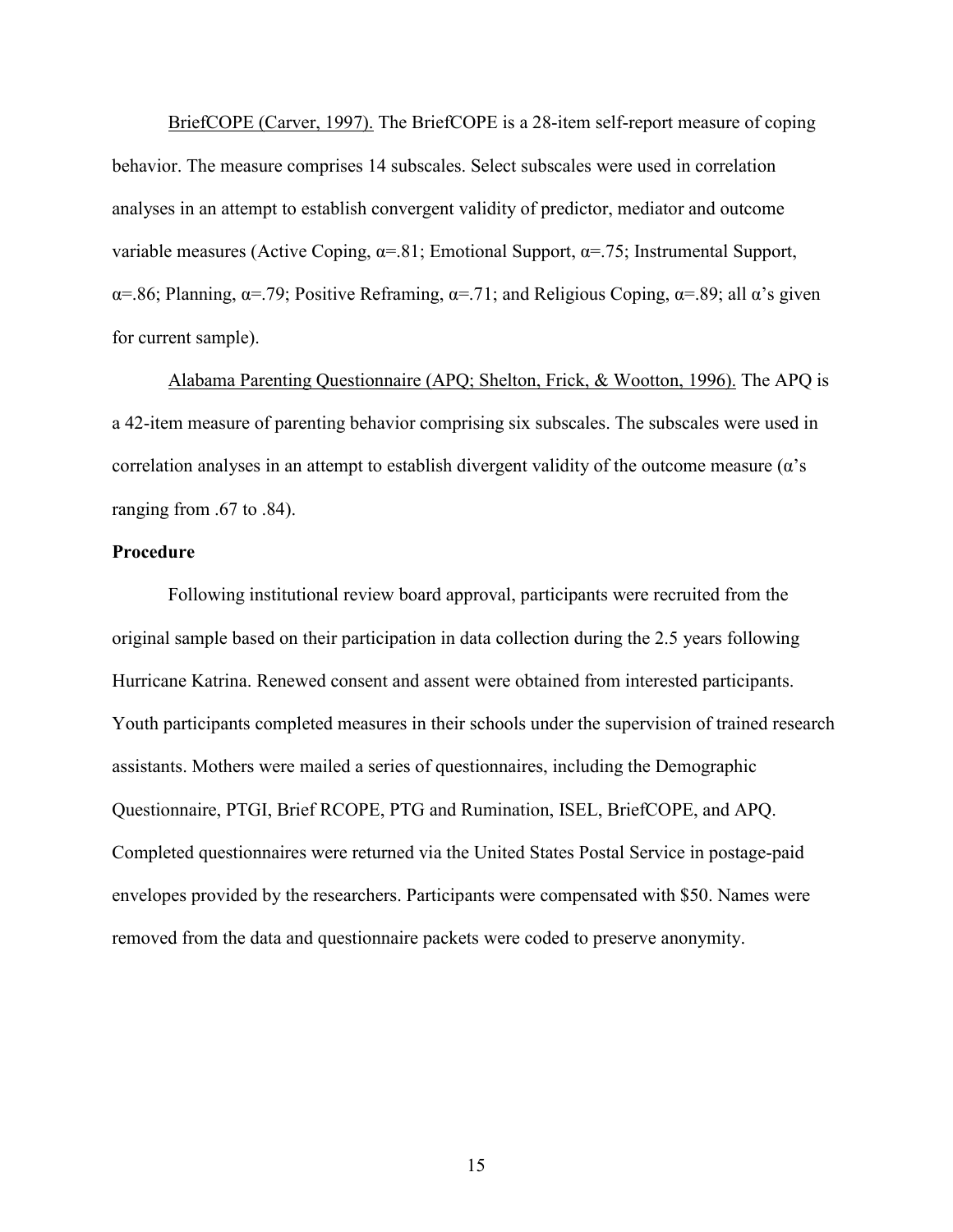#### **RESULTS**

#### **Assumptions of Normality and Missing Data**

 Assumptions of univariate and multivariate normality were tested using SPSS. No observation deviated from the mean by greater than three and one-half standard deviations on any single measure, indicating no univariate outliers. Additionally, no multivariate outliers were identified using Mahalanobis distance (Tabachnik & Fidell, 2007). Diagnostic tests of multicolinearity were also conducted, and results indicated no excess overlap among predictor and criterion variables (Tolerance values ranging from .93 to .97).

Missing data (12 percent in this study) was handled using the expectation maximization (EM) technique. EM estimates data missing at random in two steps for each iteration; first, expected estimates of missing data are derived based on observed values and parameters. Next, maximum likelihood estimation of model parameters is performed (Tabachnik & Fidell, 2007). EM was conducted using EQS 6.1 software in this study.

#### **Descriptive Statistics and Zero-order Correlations**

Bivariate correlations for all predictor and outcome variables are listed in Table 1 along

| Variable                                 | Range     | Mean  | <b>SD</b> |         | 2        | 3     | 4     |
|------------------------------------------|-----------|-------|-----------|---------|----------|-------|-------|
| Positive Religious<br>1.<br>Coping       | $7 - 28$  | 19.74 | 6.03      | (.91)   |          |       |       |
| Deliberate Cognitive<br>2.<br>Processing | $10 - 40$ | 21.62 | 8.48      | $.242*$ | (.93)    |       |       |
| Social Support<br>3.                     | $0 - 120$ | 90.37 | 22.25     | $-.109$ | $-159$   | (.96) |       |
| Posttraumatic Growth<br>4                | $0 - 105$ | 59.94 | 27.15     | $.263*$ | $.513**$ | .049  | (.96) |

Table 1. Range, Means, Standard Deviations, Reliabilities (in parentheses) and Intercorrelations among Predictor and Outcome Variables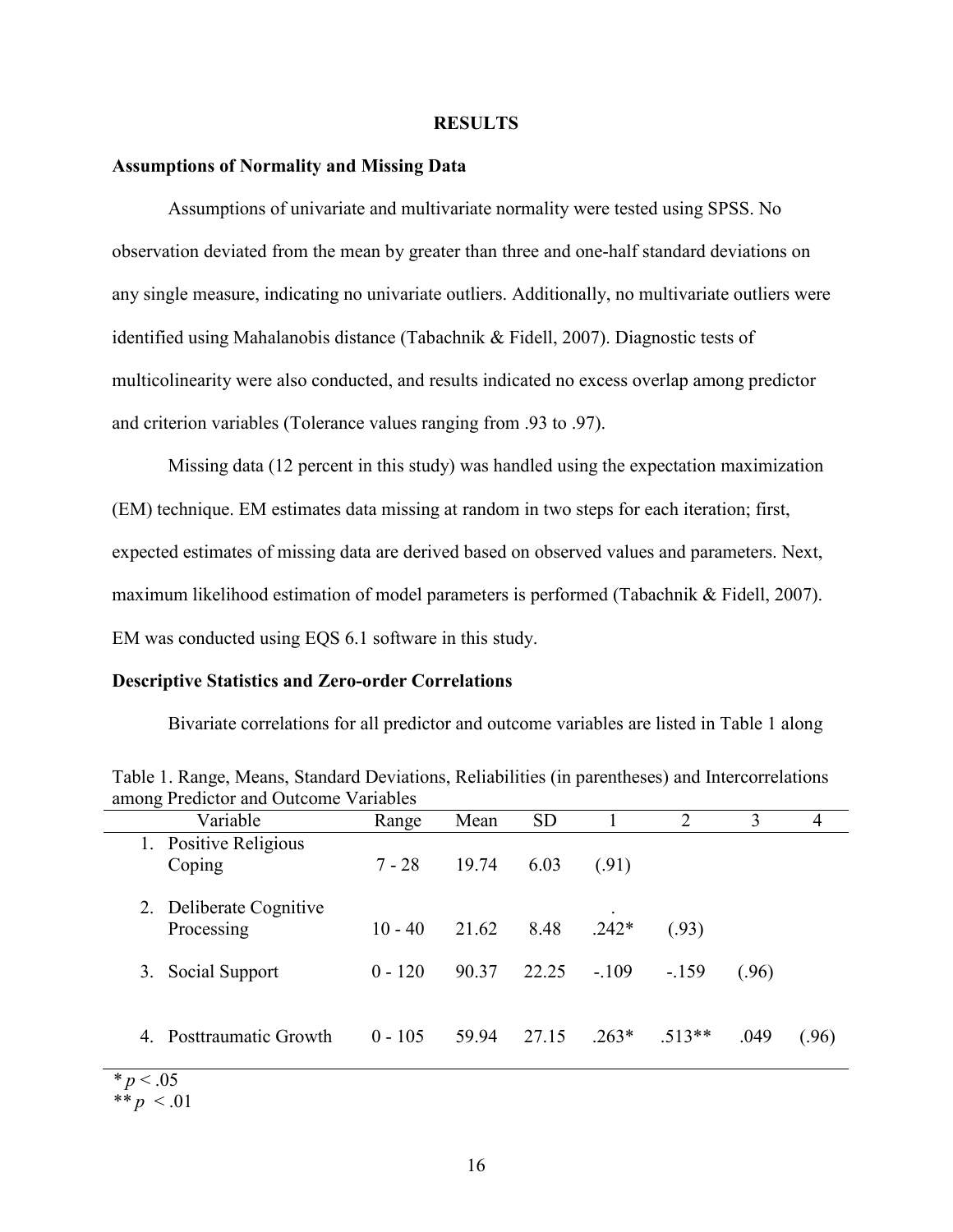with the range, mean, standard deviation, and reliability estimate of each measure.

#### **Validity Analyses**

 Convergent validity. Bivariate correlations were conducted with subscales of the BriefCOPE to establish convergent validity for all study variables. Results supported convergent validity of the Brief RCOPE. The positive religious coping subscale was positively related to the Religious Coping subscale of the BriefCOPE (*r*=.66, *p*<.01). Results also supported convergent validity for the PTGI. The Spirituality subscale was positively related to the religious coping scale of the BriefCOPE (*r*=.51, *p*<.01). The Relations with Others subscale was positively related to the Emotional Support ( $r=43$ ,  $p<01$ ) and the Instrumental Support ( $r=43$ ,  $p<01$ ) subscales of the BriefCOPE. The Personal Strength subscale was positively related to the Planning (*r*=.39,  $p$ <.01) and the Active Coping ( $r$ =.30,  $p$ <.01) subscales of the BriefCOPE.

 Results also supported convergent validity of the PTG and Rumination measure; the Deliberate Cognitive Processing scale was positively related to the Positive Reframing scale of the BriefCOPE  $(r=0.32, p<0.01)$ . The ISEL was not significantly related to either the Emotional Support or the Instrumental Support scales of the BriefCOPE.

 Discriminant Validity. In an attempt to establish discriminant validity of the outcome measure, correlations were conducted between the PTGI total score and each subscale of the APQ. The PTGI total score was not significantly related to any APQ subscale (all  $p$ 's $> 0.05$ ).

#### **Path Analysis**

 There was sufficient power to conduct a path analysis of four variables in this study, based on Bentler and Chou's (1988) recommendation of having five to 10 observations per variable. Analyses used the maximum likelihood estimation method for parameter estimates based on the covariance matrix. Derivation of the final model was driven by a combination of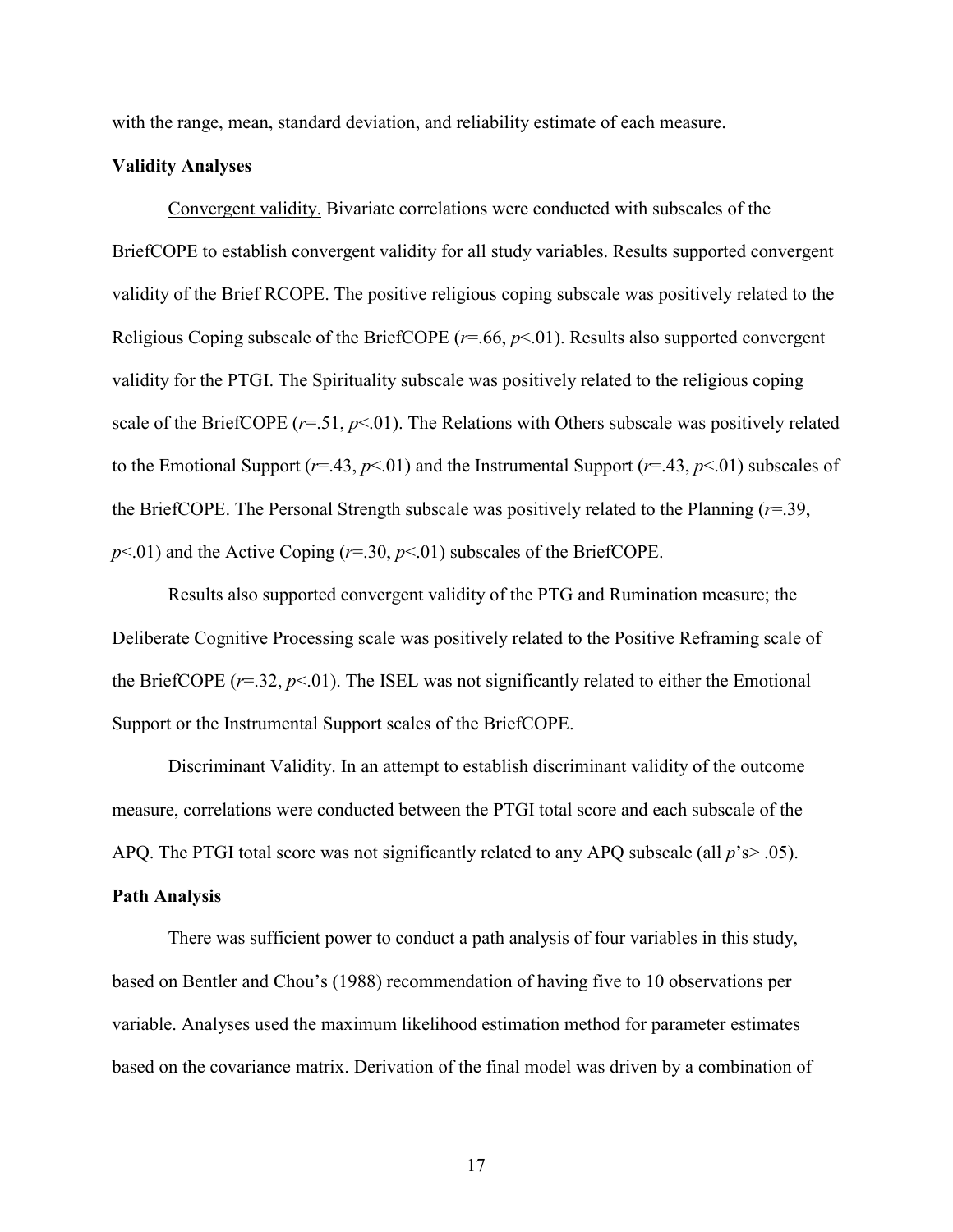theory and a conservative statistical approach. Analyses began with the saturated model, then tested the deletion of nonsignificant paths, and finally tested a fully mediated model.

 Hypothesized model. The hypothesized model (see Figure 2) accounted for 31 percent of the variance ( $R^2 = .31$ ,  $p < .05$ ), indicating that the set of predictors account for a fairly large amount of variability in PTG. The model included some significant direct effects. There was a



Figure 2: Hypothesized model with path coefficients: Predictors of PTG post-hurricane<sup>a</sup> <sup>a</sup> All path coefficients are standardized \**p*<.05

direct effect of positive religious coping on deliberate cognitive processing (β = .21,  $p$  <.05) such that an increase in positive religious coping was associated with an increase of .21 standard units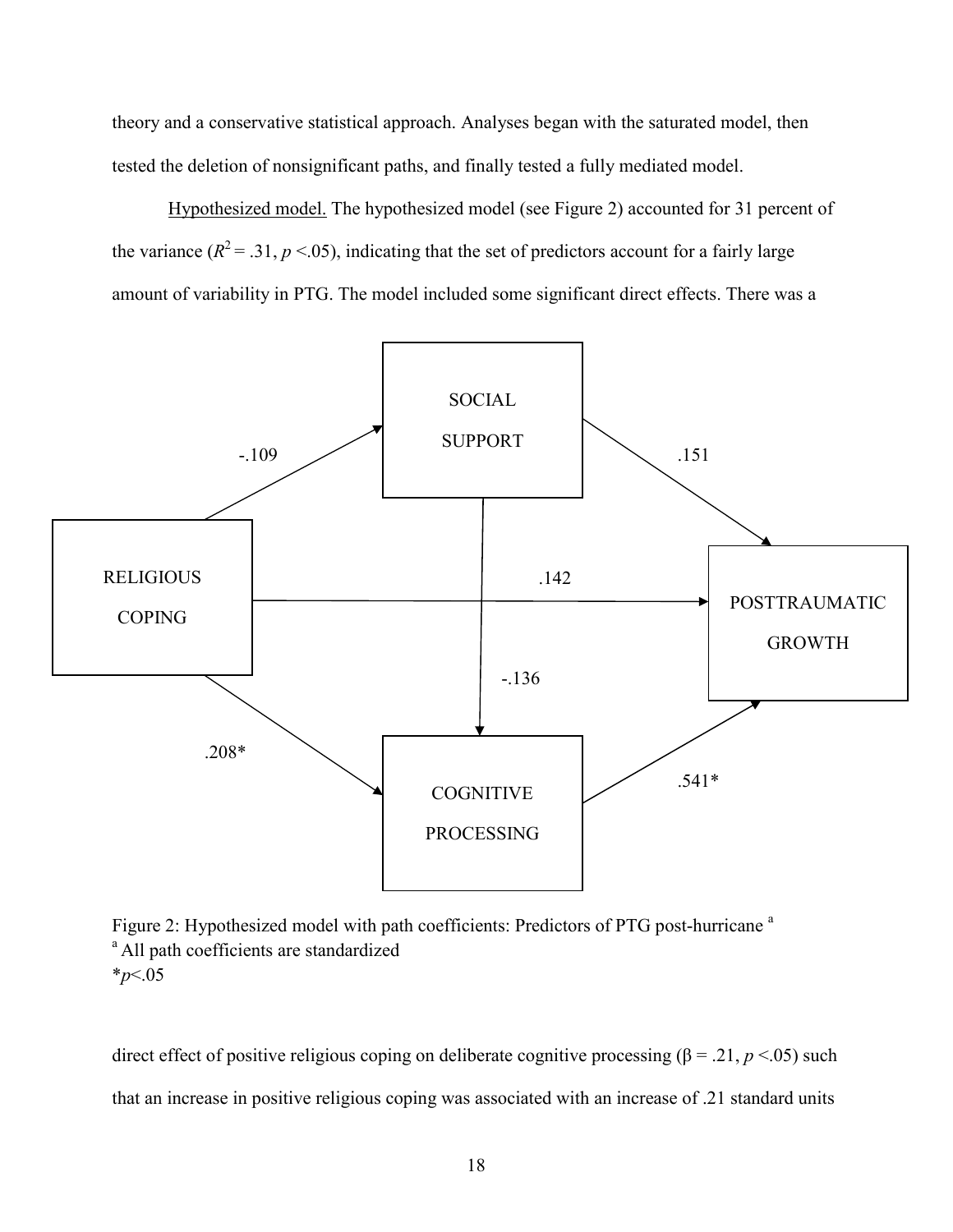in deliberate cognitive processing. There was also a significant direct effect of deliberate cognitive processing on PTG ( $\beta$  = .54,  $p$  < .05), such that an increase in deliberate cognitive processing was associated with a .54 standard unit increase in PTG. There was no direct effect of positive religious coping on PTG, and no paths involving social support were significant<sup>a</sup>.

Intermediary model. Because the original model yielded several nonsignificant paths, a chi square goodness of fit analysis was conducted to determine whether the four individual nonsignificant paths were significant as a group or whether they could be deleted. When all of the nonsignificant paths (positive religious coping to PTG; positive religious coping to social support; social support to PTG; and social support to deliberate cognitive processing) were set to zero, the results indicated that the paths as a group had no significant predictive value in the model ( $\chi^2$  = 7.06, *p*=.13, df = 4), suggesting that those paths could be deleted from the model. Figure 3 depicts the intermediary model.

Fully mediated model. Following the results of the chi square goodness of fit analysis, a model of the relation between positive religious coping and posttraumatic growth fully mediated by deliberate cognitive processing was tested. The final model accounted for 26 percent of the variance ( $R^2$  = .26,  $p$  < .05). The direct effect between positive religious coping and deliberate cognitive processing was significant ( $\beta$ =.24,  $p$ <.05), indicating that an increase in positive religious coping is accompanied by a .24 standard unit increase in deliberate cognitive processing. The direct effect of deliberate cognitive processing on PTG was also significant

<sup>a</sup> Given the failure of social support to relate to any other study variable, additional analyses were conducted to rule out the possibility that the null findings were related primarily to measurement error. A proxy of social support was created using the BriefCOPE Emotional Support and Instrumental Support scales ( $\alpha$ =.88). The proxy measure was used in the hypothesized model in place of the ISEL. Results confirmed that social support neither mediated the relation between religious coping and PTG nor was significantly related to either variable.

\_\_\_\_\_\_\_\_\_\_\_\_\_\_\_\_\_\_\_\_\_\_\_\_\_\_\_\_\_\_\_\_\_\_\_\_\_\_\_\_\_\_\_\_\_\_\_\_\_\_\_\_\_\_\_\_\_\_\_\_\_\_\_\_\_\_\_\_\_\_\_\_\_\_\_\_\_\_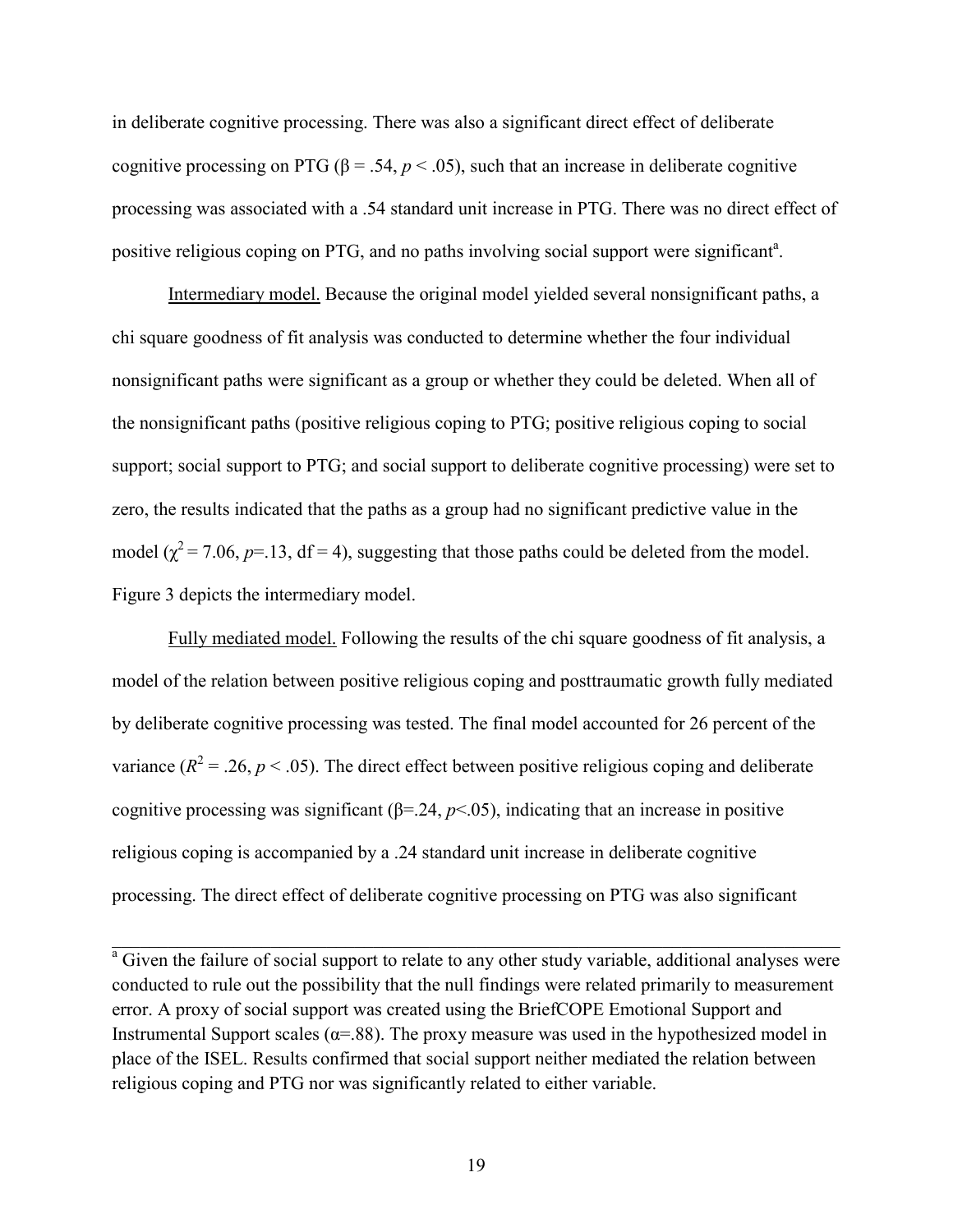

Figure 3: Intermediary model: Predictors of PTG post-hurricane<sup>a, b, c</sup> <sup>a</sup> All path coefficients are standardized <sup>b</sup> Dashed lines represent paths set to 0  $c \gamma^2 = 7.06, p = 13, df = 4$ \**p*<.05

 $(\beta = 51, p < 05)$ , indicating that an increase in deliberate cognitive processing is associated with a .51 standard unit increase in PTG. Additionally, the indirect effect of positive religious coping on PTG was significant ( $\beta$ =.12,  $p$ <.05), and the chi square test of the direct path between positive religious coping and PTG was nonsignificant ( $\chi$ 2=.09,  $p$ =96, df=1), indicating that the effect of positive religious coping on PTG is fully mediated by deliberate cognitive processing. Figure 4 depicts the final, fully mediated model.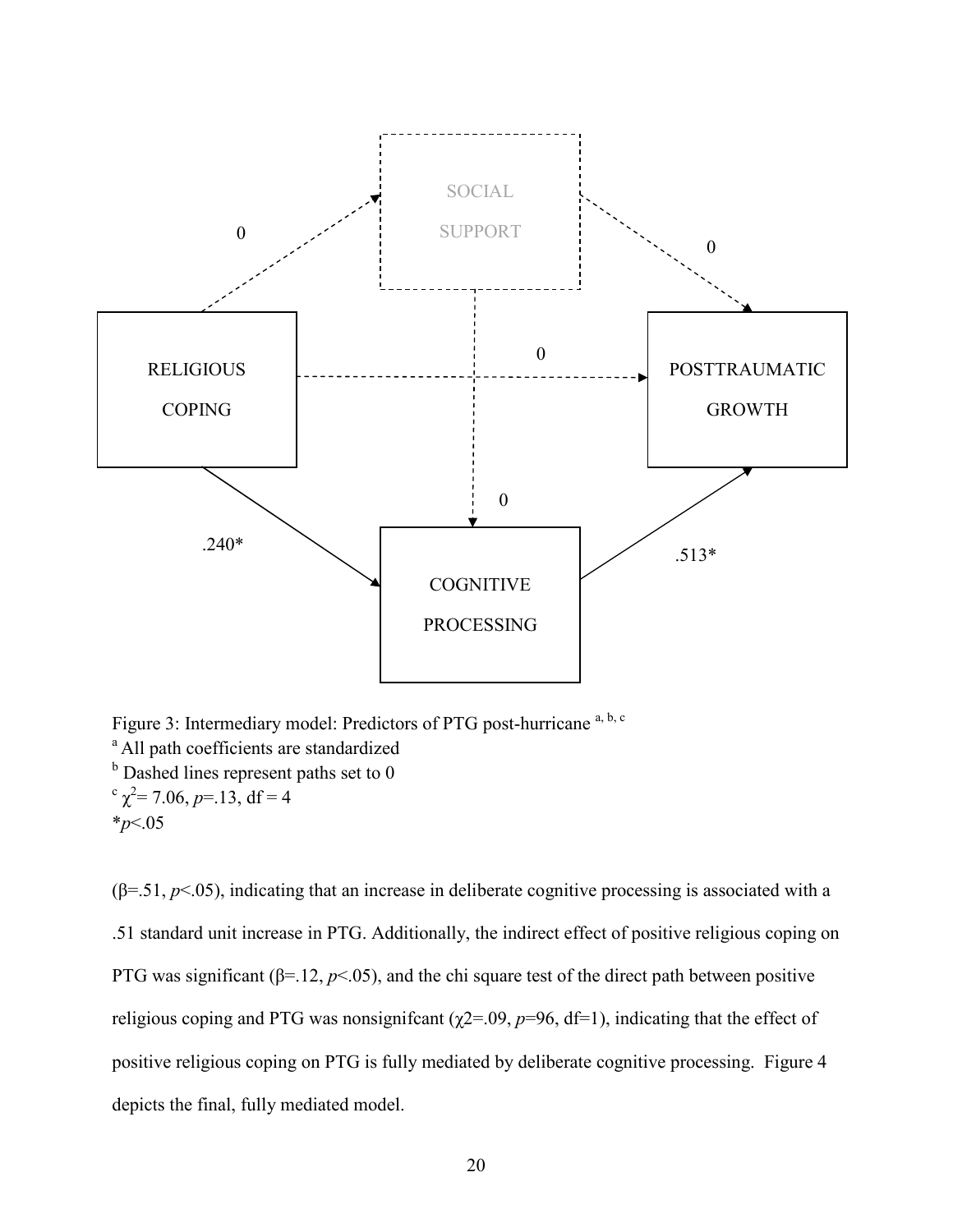

Figure 4. Final, fully mediated, model: Predictors of PTG post-hurricane<sup>a, b</sup> <sup>a</sup> All path coefficients are standardized  $^{b}$   $\chi^{2}$  = .09, *p* = .96, df = 1  $* p < 05$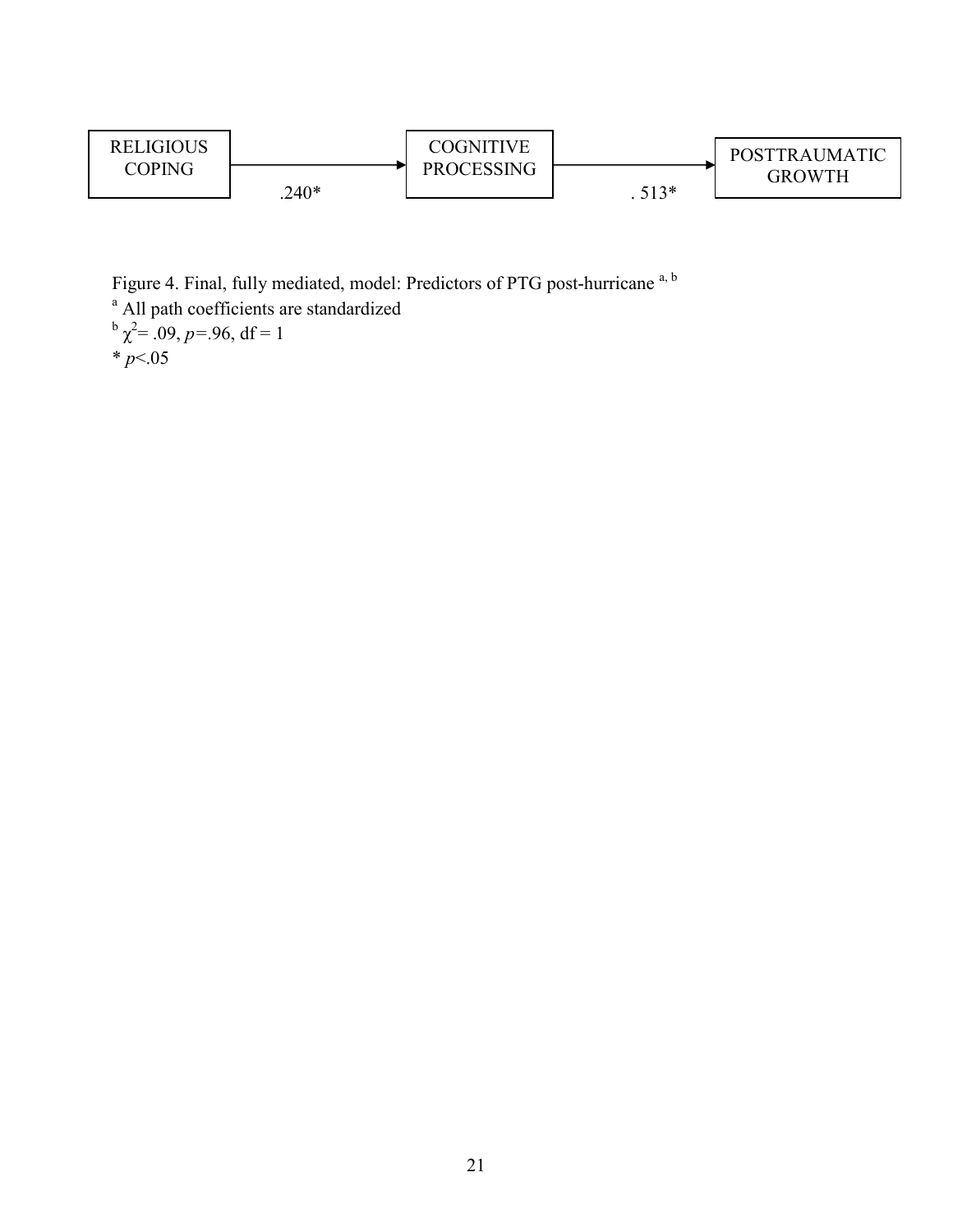#### **DISCUSSION**

This study sought to supplement the literature by identifying mechanisms underlying the relation between religious coping and PTG. Using a sample of hurricane-exposed adults, the study examined social support and deliberate cognitive processing as potential mediators of the religious coping-PTG relation. The original model hypothesized that positive religious coping would have a direct effect on PTG, but that it would also have indirect effects on PTG mediated through social support and through deliberate cognitive processing. The model also hypothesized that social support would have a direct effect on cognitive processing and that it would mediate an indirect effect of religious coping on cognitive processing. Hypotheses were partially supported.

#### **Religious Coping, Social Support, and PTG**

Results of the original model indicated no direct effect between positive religious coping and PTG; however, the overall model was significant and explained nearly one third of the variance seen in PTG, indicating that there were significant mediators of the relation between religious coping and PTG. Even so, no significant direct or indirect relations were found involving social support. That is, contrary to the study's hypotheses, positive religious coping was not significantly related to social support; social support was not significantly related to PTG; and social support was not significantly related to deliberate cognitive processing.

Considering the abundance of literature documenting the importance of social support in adjustment post-disaster (see Norris et al., 2002, for a review), it is surprising that social support as measured in the current study did not play a significant role in the development of PTG. Several factors may help elucidate this unexpected finding. Despite literature supporting a relation between religiosity and social support (e.g., Watlington & Murphy, 2006), it is possible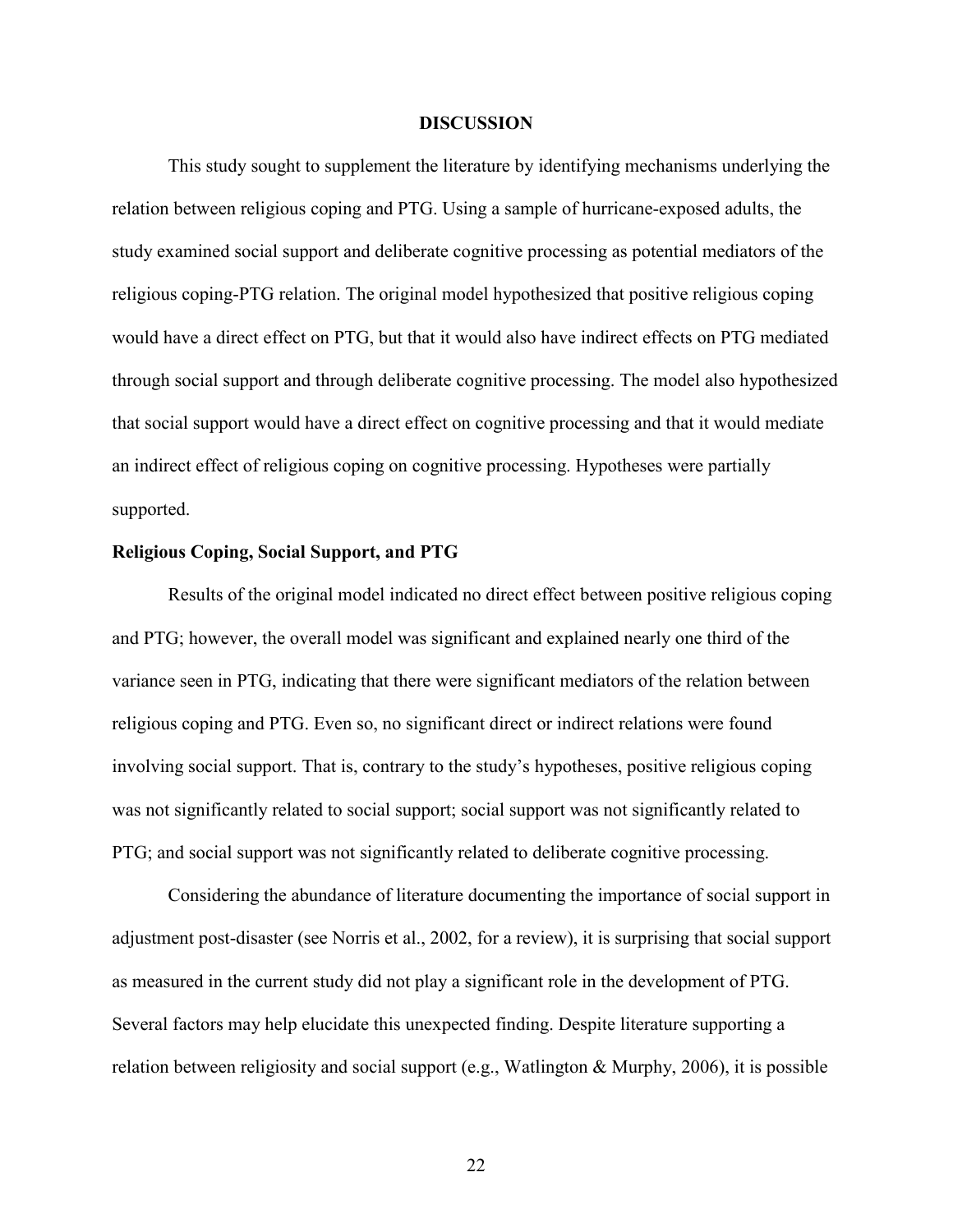that the particular type of religious coping assessed in this study (i.e., looking for a stronger relationship with God; seeking God's love and care) relies less on social connectedness and more on a personal, private relationship with one's God, which would help to explain the lack of relation seen between religious coping and social support. The null relation found between social support and PTG is more difficult to explain, given the plethora of studies detailing the predictive role that support plays in the development of PTG. However, even when an alternate measure of social support was used, the construct did not foster PTG, which could shed doubt upon existing PTG theory. It is possible that such a relation does not hold true in the predominantly low-income, mostly African American, female sample participating in this study. Other studies have found a null relation between social support and PTG in specific samples such as Vietnam prisoners of war (Feder et al., 2008), Australian students and non-students (Wilson & Boden, 2008), and breast cancer survivors (Cordova, Cunningham, Carlson, & Andrykowski, 2001), suggesting that the importance of social support in the evolution of PTG might not be as universal as originally conceptualized.

#### **Religious Coping, Deliberate Cognitive Processing, and PTG**

This study's results suggest that the relation between positive religious coping and PTG works entirely through cognitive processing. That is, religious coping predicted cognitive processing, which in turn predicted PTG; furthermore, religious coping did not have a direct relation with PTG. These findings partially support the study's hypotheses.

The importance of cognitive processing to PTG in this study is consistent with existing literature (e.g., Taku et al., 2008; Tedeschi & Calhoun, 2004), and the mediational role that cognitive processing played in the relation between positive religious coping and PTG supports Overcash and colleagues' (1996) theory that religious beliefs work as a framework through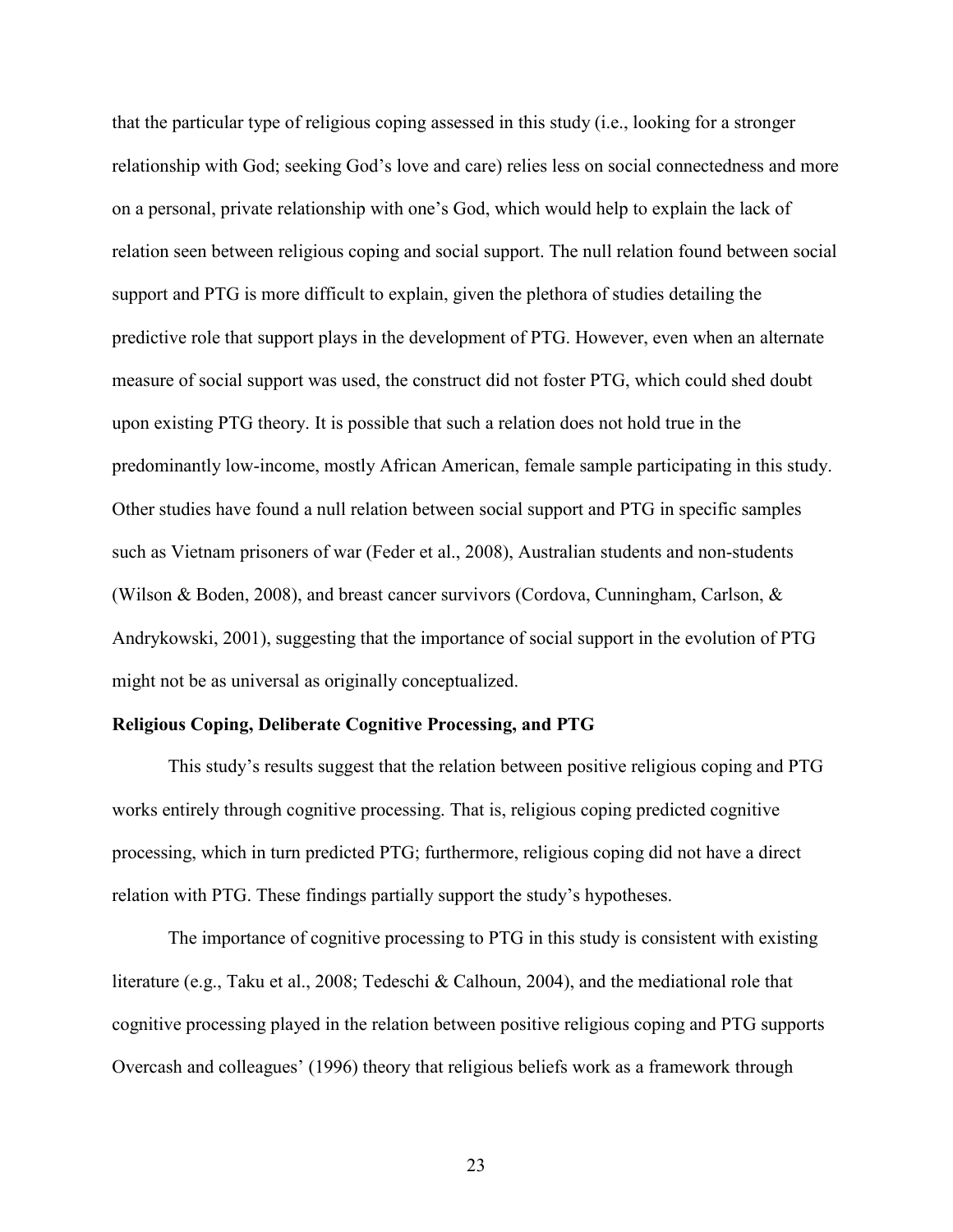which traumatic events are processed. It was expected that cognitive processing would partially, not fully, mediate this relation, and thus, it is surprising that religious coping had no direct predictive power on PTG once cognitive processing was considered. This finding might be interpreted to suggest that the practice of religious coping is unnecessary and that the same result can be achieved simply through deliberate processing of the event. While this may be true in some cases, for many individuals, the involvement of religion or God in their recovery posttrauma might facilitate the cognitive processing that appears necessary in the development of PTG. Additionally, it could be that cognitive processing is not possible or inefficient in a particular population, and religious coping instead leads to a sense of comfort or freedom from responsibility, which in turn predicts PTG. In such a case, the exclusion of religious coping from one's post-trauma behavior in favor cognitive processing only might preclude the development of PTG.

#### **Limitations**

 Several limitations to this study must be noted. First, the study included self-report data only and no observational or interview data. Similarly, although path analysis typically permits the inference of causality (Klem, 2005), this is not a controlled, experimentally manipulated study, and results must, therefore, be interpreted in this light. Other limitations pertain to the sample employed. The sample was relatively small and somewhat restricted in terms of socioeconomic status, type of trauma experienced, and sex, thus potentially limiting the generalizability of these results. Due in part to the small sample size and in part to a lack of theoretical basis, potential moderators of the relations explored in this study were not tested.

#### **Implications and Future Directions**

The finding that positive religious coping did not have a direct effect on PTG but did have indirect effects suggests that the salutary consequences of religious coping for PTG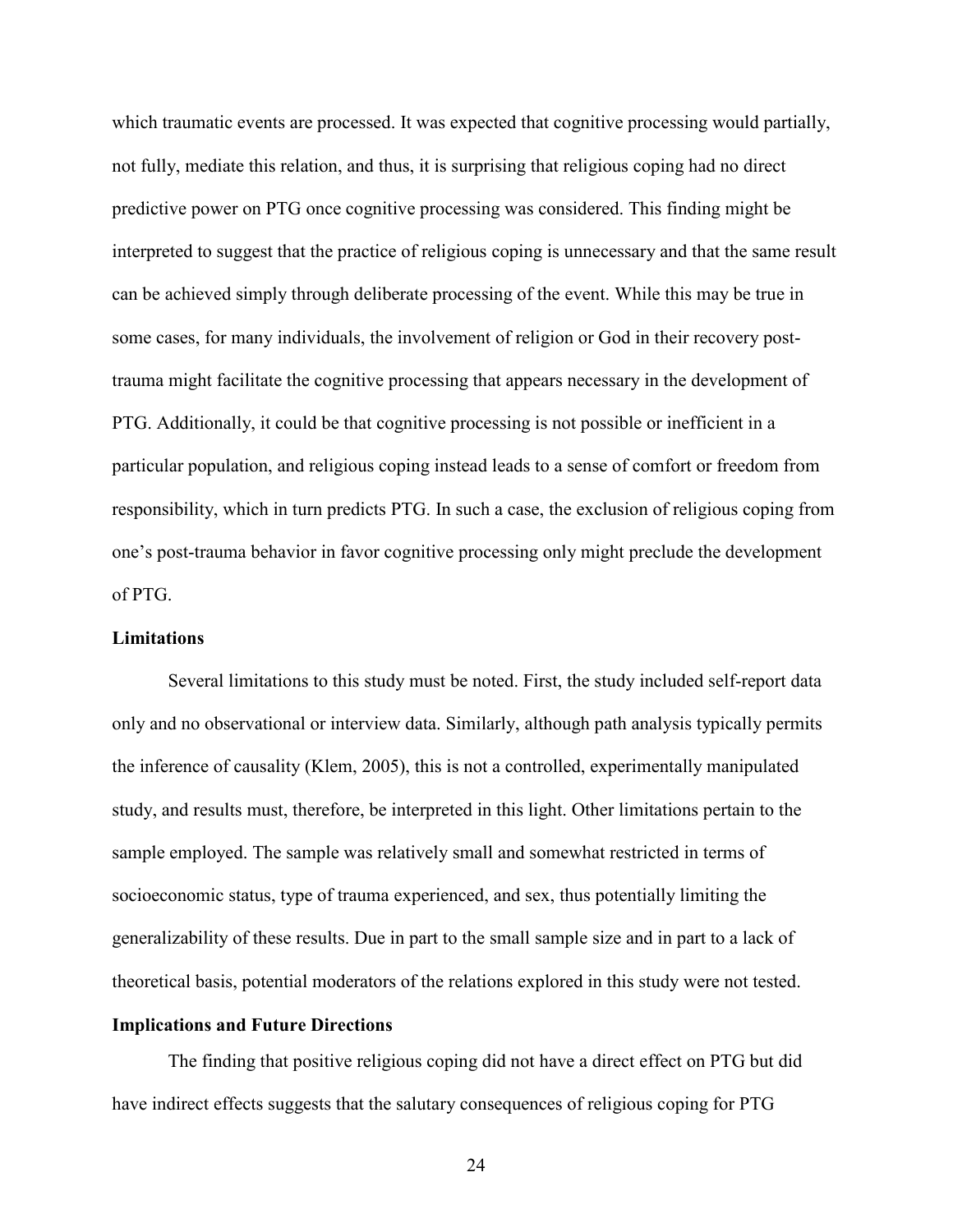demonstrated in this population occur exclusively through an alternate, underlying mechanism. These results suggest that religious coping would not contribute to the progression of PTG in low-income, hurricane-affected women were it not for its connection with deliberate cognitive processing. This information may be useful clinically in an instance in which a trauma survivor is not religious or chooses not to engage in religious coping for a particular reason but hopes to derive tangible benefit from the traumatic experience. A better understanding of the factors driving the relation between religious coping and PTG will eventually assist researchers and clinicians in identifying methods of promoting PTG.

As noted above, the lack of involvement of social support in the development of PTG in this study is puzzling and contrary to much of the extant literature. If replicated, this finding will necessarily cast doubt on portions of existing PTG theory. Future work might attempt to identify potential moderators, such as sex, race, prior trauma, or education level, in the development of growth post-trauma to help elucidate these findings.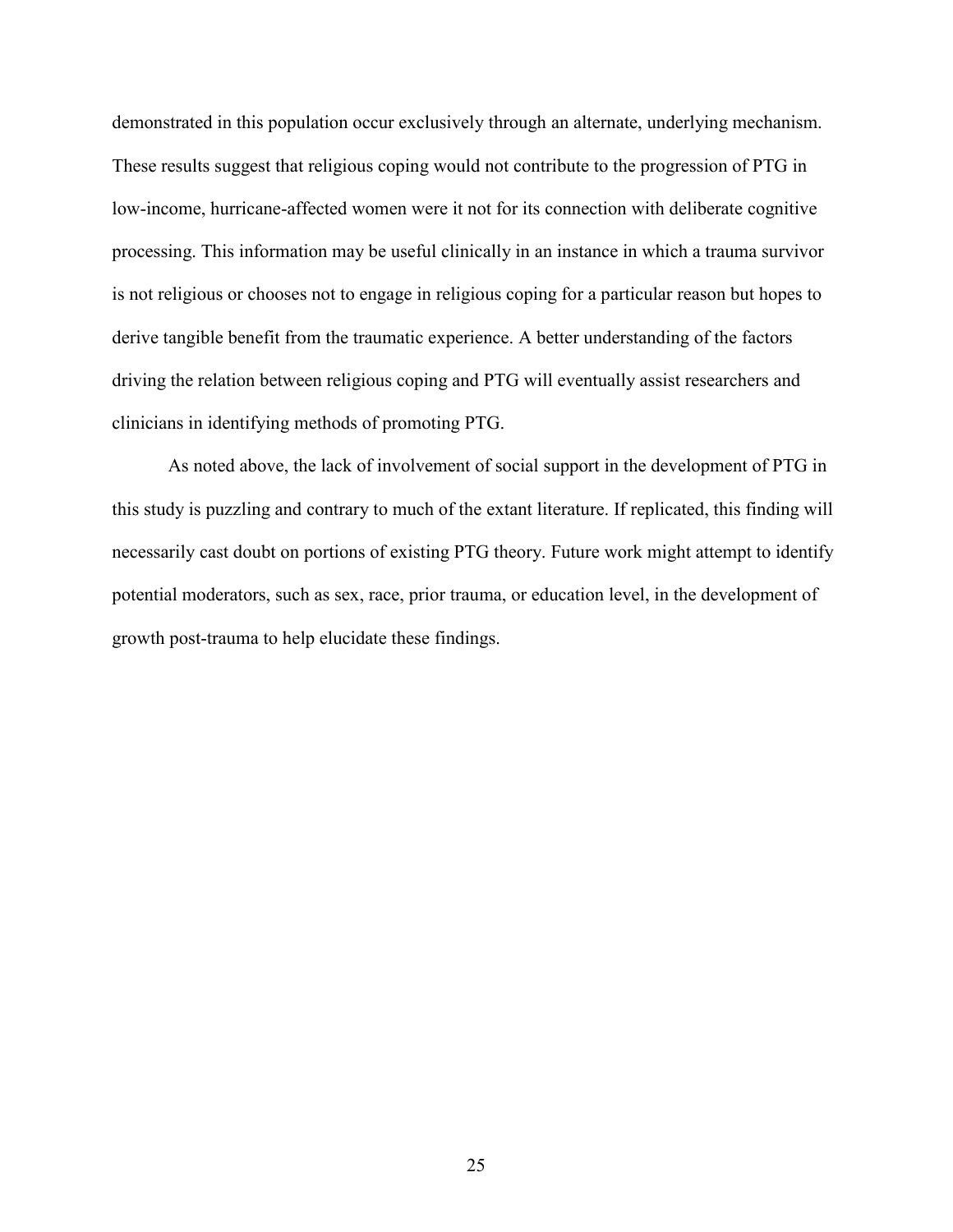#### **REFERENCES**

- Ai, A.L., Park, C.L., Huang, B., Rodgers, W., & Tice, T.N. (2007). Psychosocial mediation of religious coping styles: A study of short-term psychological distress following cardiac surgery. *Personality and Social Psychology Bulletin, 33*, 867-882.
- Aten, J.D., Moore, M., Denney, R.M., Bayne, T., Stagg, A., Owens, S., …Jones, C. (2008). God images following Hurricane Katrina in South Mississippi: An exploratory study. *Journal of Psychology and Theology, 36*, 249-257.
- Bentler, P.M., & Chou, C. (1988). Practical issues in structural modeling. In J.S. Long (Ed.), *Common problems/proper solutions* (pp. 161-192). Newbury Park, CA: Sage.
- Bloom, S.L. (1998). By the crowd they have been broken, by the crowd they shall be healed: The social transformation of trauma. In R.G. Tedeschi, C.L. Park, & L.G. Calhoun (Eds.), *Posttraumatic growth* (pp. 179-213). Mahwah, NJ: Earlbaum.
- Calhoun, L.G., Cann, A., Tedeschi, R.G., & McMillan, J. (2000). A correlational test of the relationship between posttraumatic growth, religion, and cognitive processing. *Journal of Traumatic Stress, 13*, 521-527.
- Cann, A., Calhoun, L.G., Tedeschi, R.G., Triplett, K.N., Vishnevsky, T., & Lindstrom, C.M. (2011). Assessing Posttraumatic Cognitive Processes: The Event Related Rumination Inventory. *Anxiety, Stress, and Coping, 24*, 137-156.
- Carleton, R.A., Esparaza, P., Thaxton, P.J., & Grant, K.E. (2008). Stress, religious coping resources, and depressive symptoms in an urban adolescent sample. *Journal for the Scientific Study of Religion, 47*, 113-121.
- Carver, C. S. (1997). You want to measure coping but your protocol's too long: Consider the Brief COPE, *International Journal of Behavioral Medicine, 4*, 92-100.
- Cohen, S. & Hoberman, H. (1983). Positive events and social supports as buffers of life change stress. *Journal of Applied Social Psychology, 13,* 99-125.
- Cordova, M.J., Cunningham, L.L.C., Carlson, C.R., & Andrykowski, M.A. (2001). Posttraumatic growth following breast cancer: A controlled comparison study. *Health Psychology, 20*, 176-185.
- Fallot, R.D. (1997). Spirituality in trauma recovery. In M. Harris (Ed.), *Sexual abuse in the lives of women diagnosed with serious mental illness* (pp. 337-355). Amsterdam: Harwood Academic Publishers.
- Feder, A., Southwick, S.M., Goetz, R.R., Wang, Y., Alonso, A., Smith, B.W.,…Vythilingam, M. (2008). Posttraumatic growth in former Vietnam prisoners of war. *Psychiatry, 71, 359- 370.*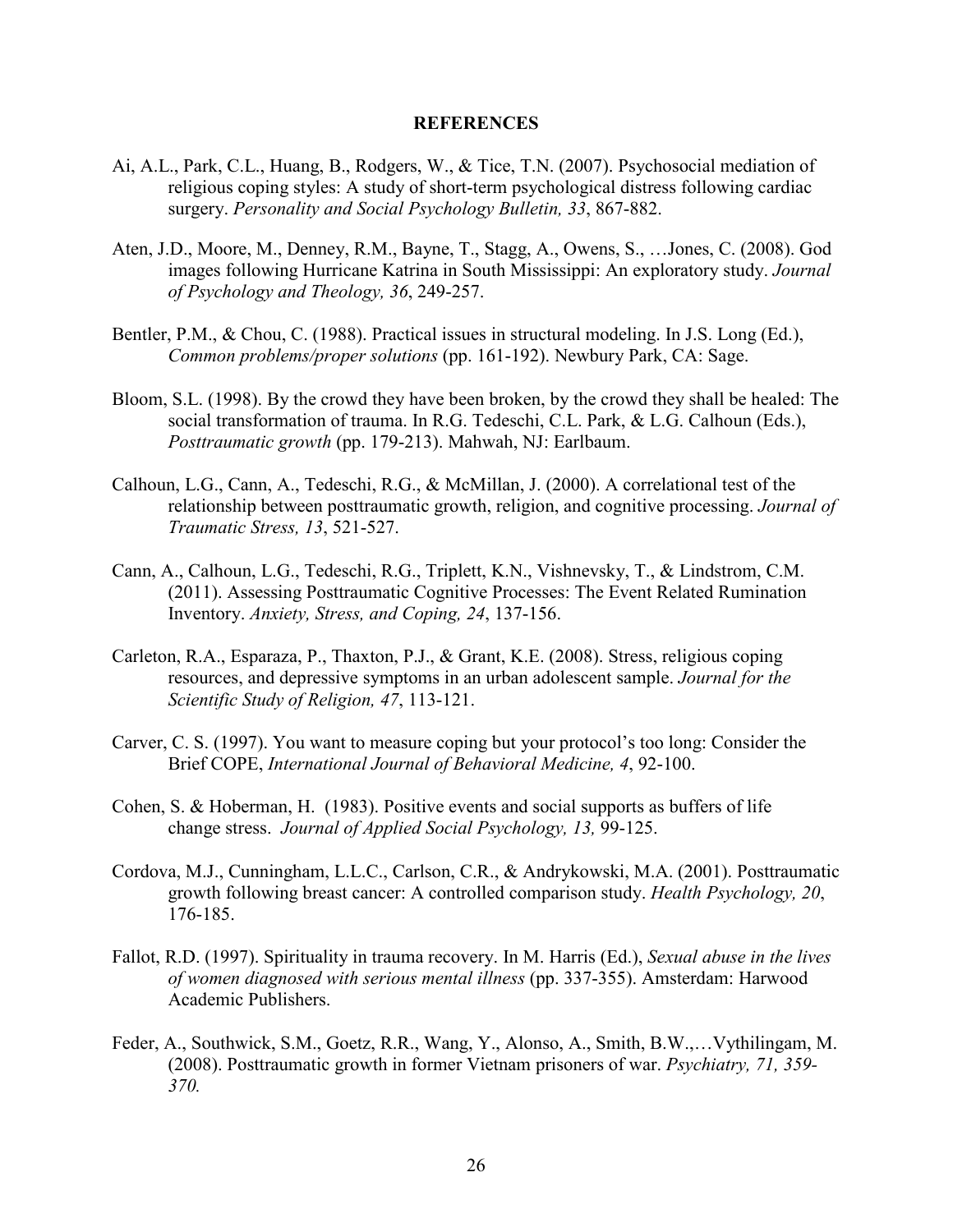- Fromm, K., Andykowski, M.A., & Hunt, H. (1996). Positive and negative psychosocial sequelae of bone marrow transplantation: Implications for quality of life assessment. *Journal of Behavioral Medicine, 19*, 221-240.
- Gall, T.L., & Cornblat, M.W. (2002). Breast cancer survivors give voice: A qualitative analysis of spiritual factors in long-term adjustment. *Psycho-Oncology, 11*, 524-535.
- George, L.K., Ellison, C.G., & Larson, D.B. (2002). Explaining the relationships between religious involvement and health. *Psychological Inquiry, 13*, 190-200.
- Gangstad, B., Norman, P., & Barton, J. (2009). Cognitive processing and posttraumatic growth after stroke. *Rehabilitation Psychology, 54*, 69-75.
- Grubaugh, A.L., & Resick, P.A. (2007). Posttraumatic growth in treatment-seeking female assault victims. *Psychiatric Quarterly, 78*, 145-155.
- Harris, J.I., Erbes, C.R., Engdahl, B.E., Olson, R.H.A., Winskowski, A.M., & McMahill, J. (2007). Christian religious functioning and trauma outcomes. *Journal of Clinical Psychology, 64*, 17-29.
- Helgeson, V.S., Reynolds, K.A., & Tomich, P.L. (2006). A meta-analytic review of benefit finding and growth. *Journal of Consulting and Clinical Psychology, 74*, 797-816.
- Hobfoll, S.E., Hall, B.J., Canetti-Nisim, D., Galea, S., Johnson, R.J., & Palmieri, P.A. (2007). Refining our understanding of traumatic growth in the face of terrorism: Moving from meaning cognitions to doing what is meaningful. *Applied Psychology: An International Review, 56*, 345-366.
- Hood, Jr., R.W., Spilka, B., Hunsberger, B., & Gorush, R.(1996). The psychology of religion: An empirical approach  $(2<sup>nd</sup> Ed)$ . New York: Guilford.
- Janoff-Bulman, R. (1992). *Shattered assumptions.* New York: Free Press.
- Joseph, S., & Linley, P.A. (2005). Positive adjustment to threatening events: An organismic valuing theory of growth through adversity. *Review of General Psychology, 9*, 262-280.
- Judd, C.M., & Kenny, D.A. (1981). Process analysis: Estimating mediation in treatment evaluations. *Evaluation Review, 5*, 602-619.
- Karanci, N.A., & Acaturk, C. (2005). Post-traumatic growth among Marmara Earthquake survivors involved in disaster preparedness as volunteers. *Traumatology, 11*, 307-323.
- Kelley, M.L., Palcic, J.L., Vigna, J.F., Wang, J., Spell, A.W., Pellegrin, A., …Ruggiero, K. (2010). The effects of parenting behavior on children's mental health post-Hurricane Katrina. In R.P. Kilmer, V. Gil-Rivas, R.G. Tedeschi, & L.G. Calhoun, (Eds.), *Meeting the needs of children, families, and communities post-disaster: Lessons learned from*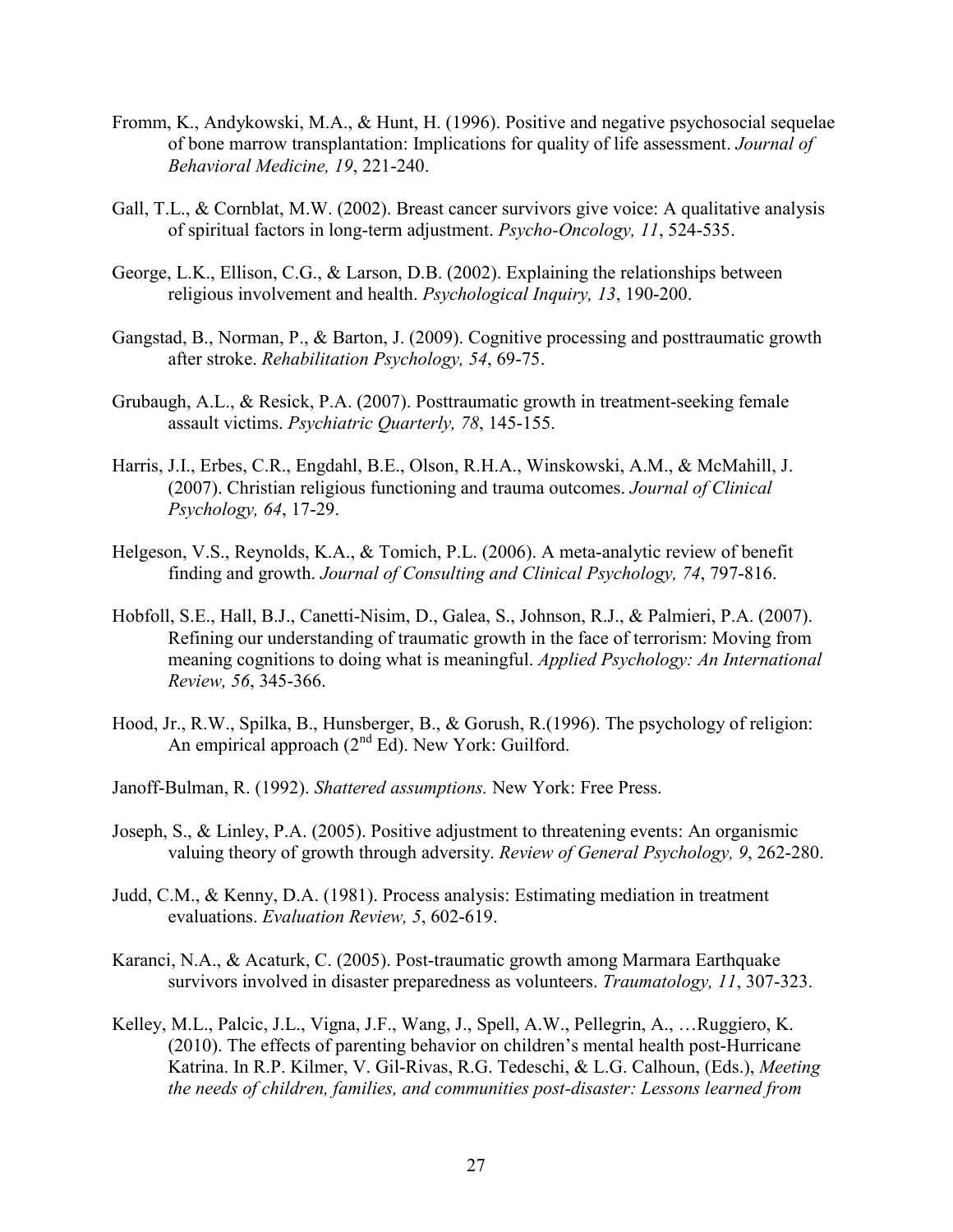*Hurricane Katrina and its aftermath* (pp. 77-96). Washington, D.C.: American Psychological Association.

- Klem, L. (1995). Path Analysis. In L.G. Grimm & P.R. Yarnold (Eds.), *Reading and understanding multivariate statistics* (pp. 65-97). Washington, D.C.: American Psychological Association.
- Lawson, E.J., & Thomas, C. (2007). Wading in the waters: Spirituality and older Black Katrina survivors. *Journal of Health Care for the Poor and Underserved, 18*, 341-354.
- Lepore, S.J., & Helgeson, V.S. (1998). Social constraints, intrusive thoughts, and mental health after prostate cancer. *Journal of Social and Clinical Psychology, 17*, 89-106.
- Lepore, S.J., Silver, R.C., Wortman, C.B., & Wayment, H.A. (1996). Social constraints, intrusive thoughts, and depressive symptoms among bereaved mothers. *Journal of Personality and Social Psychology, 70*, 271-282.
- Lev-Wiesel, R., & Amir, M. (2003). Posttraumatic growth among Holocaust child survivors. *Journal of Loss and Trauma, 8*, 229-237.
- Levine, S.Z., Laufer, A., Stein, E., Hamama-Raz, Y., & Solomon, Z. (2009). Examining the relationship between resilience and posttraumatic growth. *Journal of Traumatic Stress, 22*, 282-286.
- Linley, P.A., & Joseph, S. (2004). Positive change following trauma and adversity: A review. *Journal of Traumatic Stress, 17*, 11-21.
- Maercker, A., & Zoellner, T. (2004). The Janus face of self-perceived growth: Toward a twocomponent model of posttraumatic growth. *Psychological Inquiry, 15*, 41-48.
- Maguen, S., Vogt, D.S., King, L.A., King, D.W., & Litz, B.T. (2005). Posttraumatic growth among Gulf War I veterans: The predictive role of deployment-related experiences and background characteristics. *Journal of Loss and Trauma, 11*, 373-388.
- Norris, F.H., Friedman, M.J., Watson, P.J., Byrne, C.M., Diaz, E., & Kaniasty, K. (2002). 60,000 disaster victims speak: Part I. An empirical review of the empirical literature, 1981-2001. *Psychiatry, 65,* 207-239.
- Park, C.L., Aldwin, C.M., Fenster, J.R., & Snyder, L.B. (2008). Pathways to posttraumatic growth versus posttraumatic stress: Coping and emotional reactions following the September 11, 2001 Terrorist Attacks. *American Journal of Orthopsychiatry, 78*, 300- 312.

Pargament, K.I. (1997). *The psychology of religion and coping*. New York: Guilford.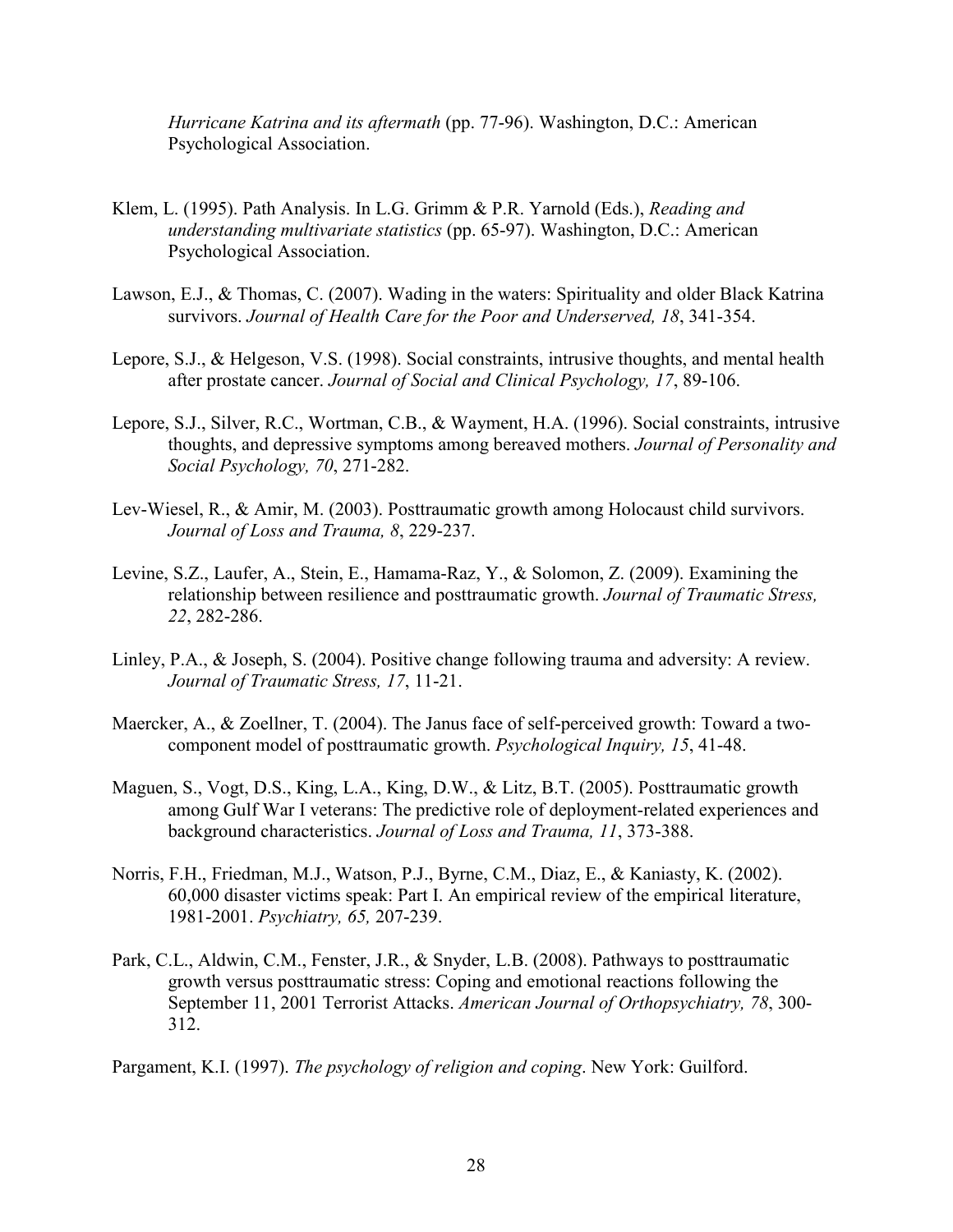- Pargament, K.I., Smith, B.W., Koenig, H.G., & Perez, L. (1998). Patterns of positive and negative religious coping with major life stressors. *Journal for the Scientific Study of Religion, 37*, 710-724.
- Payne, A.J., Joseph, S., & Tudway, J. (2007). Assimilation and accommodation processes following traumatic experiences. *Journal of Loss and Trauma, 12*, 73-89.
- Peterson, C., Park, N., Pole, N., D'Andrea, W., & Selgiman, M.E.P. (2008). Strengths of character and posttraumatic growth. *Journal of Traumatic Stress, 21*, 214-217.
- Phelps, L.F., Williams, R.M., Raichle, K.A., Turner, A.P., & Ehde, D.M. (2008). The importance of cognitive processing to adjustment in the 1st year following amputation. *Rehabilitation Psychology, 53*, 28-38.
- Salsman, J.M., Segerstrom, S.C., Brechting, E.H., Carlson, C.R., & Andrykowski, M.A. (2008). Posttraumatic growth and PTSD symptomatology among colorectal cancer survivors: A 3-month longitudinal examination of cognitive processing. *Psycho-Oncology, 18*, 30-41.
- Schaefer, J.A., & Moos, R.H. (1998). The context for posttraumatic growth: Life crises, individual and social resources, and coping. In R.G. Tedeschi, C.L. Park, & L.G. Calhoun (Eds.), *Posttraumatic growth* (pp. 99-125). Mahwah, NJ: Earlbaum.
- Schroevers, M.J., & Teo, I. (2008). The report of posttraumatic growth in Malaysian cancer patients: Relationships with psychological distress and coping strategies. *Psycho-Oncology, 17*, 1239-1246.
- Shakespeare-Finch, J. & Enders, T. (2008). Corroborating evidence of posttraumatic growth. *Journal of Traumatic Stress, 21*, 421-424.
- Shaw, A., Joseph, S., & Linley, P.A. (2005). Religion, spirituality, and posttraumatic growth: A systematic review. *Mental Health, Religion, & Culture, 8*, 1-11.
- Shelton, K. K., Frick, P. J., & Wootton, J. (1996). Assessment of parenting practices in families of elementary school-age children. *Journal of Clinical Child Psychology, 25,* 317-329.
- Smith, B.W., Pargament, K.I., Brant, C., & Oliver, J.M. (2000). Noah revisited: Religious coping by church members and the impact of the 1993 Midwest Flood. *Journal of Community*
- Solomon, Z., & Dekel, R. (2007). Posttraumatic stress disorder and posttraumatic growth among Israeli ex-POWs. *Journal of Traumatic Stress, 20*, 303-312.

Tabachnik, B.G., & Fidell, L.S. (2007). *Using Multivariate Statistics* (5<sup>th</sup> Ed.). Boston: Pearson.

Taku, K., Calhoun, L.G., Tedeschi, R.G., Gil-Rivas, V., Kilmer, R.P., & Cann, A. (2007). Examining posttraumatic growth among Japanese university students. *Anxiety, Stress, & Coping, 20*, 353-367.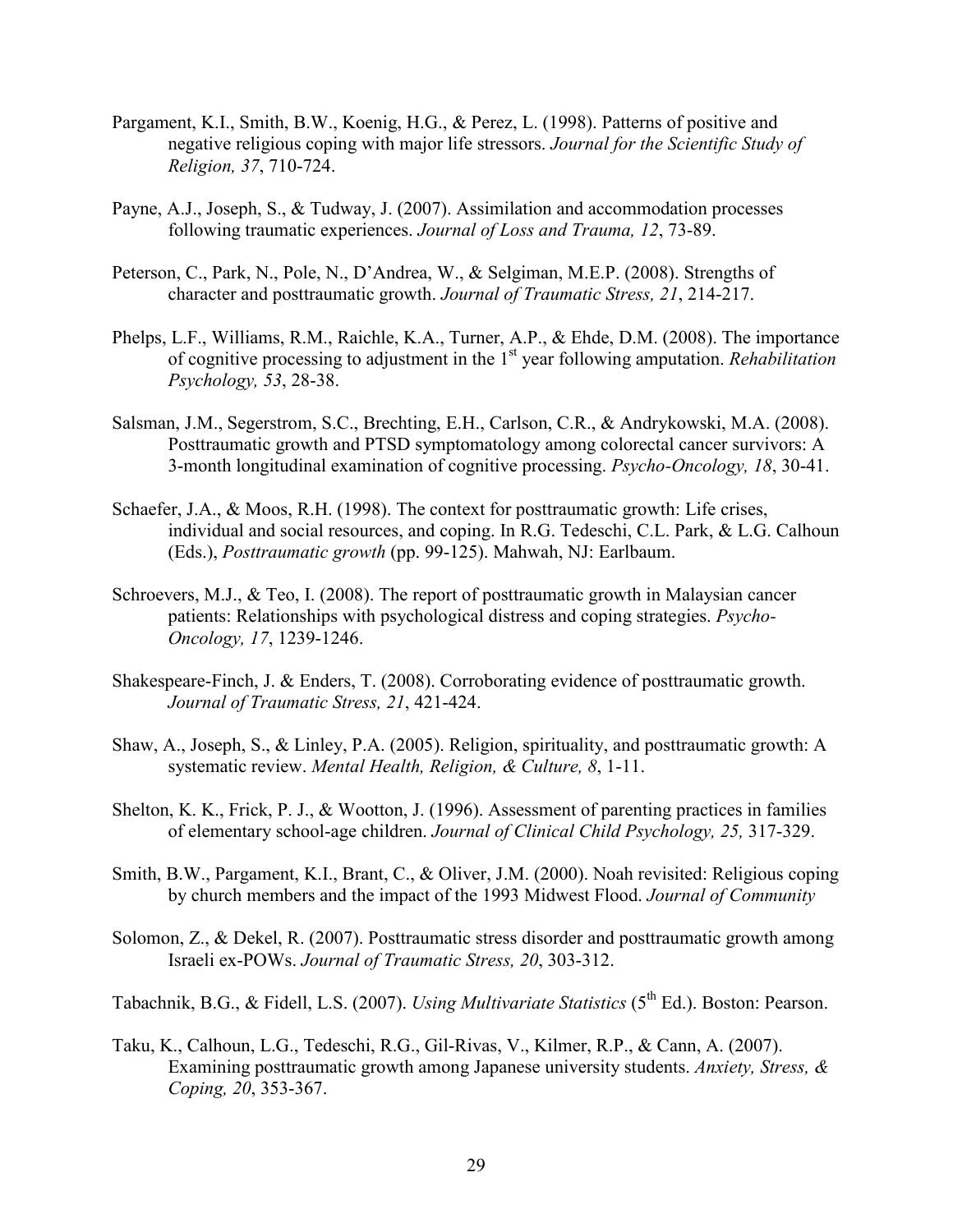- Taku, K., Cann, A., Calhoun, L.G., & Tedeschi, R.G. (2008). The factor structure of the Posttraumatic Growth Inventory: A comparison of five models using confirmatory factor analysis. *Journal of Traumatic Stress, 21*, 158-164.
- Tedeschi, R.G., & Calhoun, L.G. (1996). The posttraumatic growth inventory: Measuring the positive legacy of trauma. *Journal of Traumatic Stress, 9*, 455-471.
- Tedeschi, R.G., Calhoun, L.G., & Cann, A. (2007). Evaluating resource gain: Understanding and *misunderstanding* posttraumatic growth. *Applied Psychology: An International Review, 56*, 396-406.
- Tedeschi, R.G, & Calhoun, L.G. (1995). *Trauma & transformation: Growing in the aftermath of suffering.* Thousand Oaks, CA: Sage.
- Thornton, A.T., & Perez, M.A. (2006). Posttraumatic growth in prostate cancer survivors and their partners. *Psycho-Oncology, 15*, 285-296.
- Updegraff, J.A., Taylor, S.E., Kemeny, M.E., & Wyatt, G.E. (2002). Positive and negative effects of HIV infection in women with low socioeconomic resources. *Personality and Social Psychology Bulletin, 28*, 382-394.
- U.S. Department of Homeland Security. (2007). *The 18-month anniversary of Hurricane Katrina: Progress made and lessons learned.* Retrieved September 4, 2009, from http://www.dhs.gov/xprevprot/programs/gc\_1173201764934.shtm.
- U.S. Department of Homeland Security (2006b). *Orleans Parish still rebuilding one year after Katrina.* Retrieved September 4, 2009, from http://www.fema.gov/news/newsrelease.fema?id=29074.
- Watlington, C.G., & Murphy, C.M. (2006). The roles of religion and spirituality among African American survivors of domestic violence. *Journal of Clinical Psychology, 62*, 837-857.
- Weiss, T. (2004). Correlates of posttraumatic growth in married breast cancer survivors. *Journal of Social and Clinical Psychology, 23*, 733-746.
- Westphal, M., & Bonanno, G.A. (2007). Posttraumatic growth and resilience to trauma: Different sides of the same coin or different coins? *Applied Psychology: An International Review, 56*, 417-427.
- Wilson, J.T., & Boden, J.M. (2008). The effects of personality, social support, and religiosity on posttraumatic growth. *Australasian journal of Disaster and Trauma Studies, 2008(1)*.
- Zoellner, T. & Maercker, A. (2006). Posttraumatic growth in clinical psychology—A critical review and introduction of a two component model. *Clinical Psychology Review, 26*, 626-653.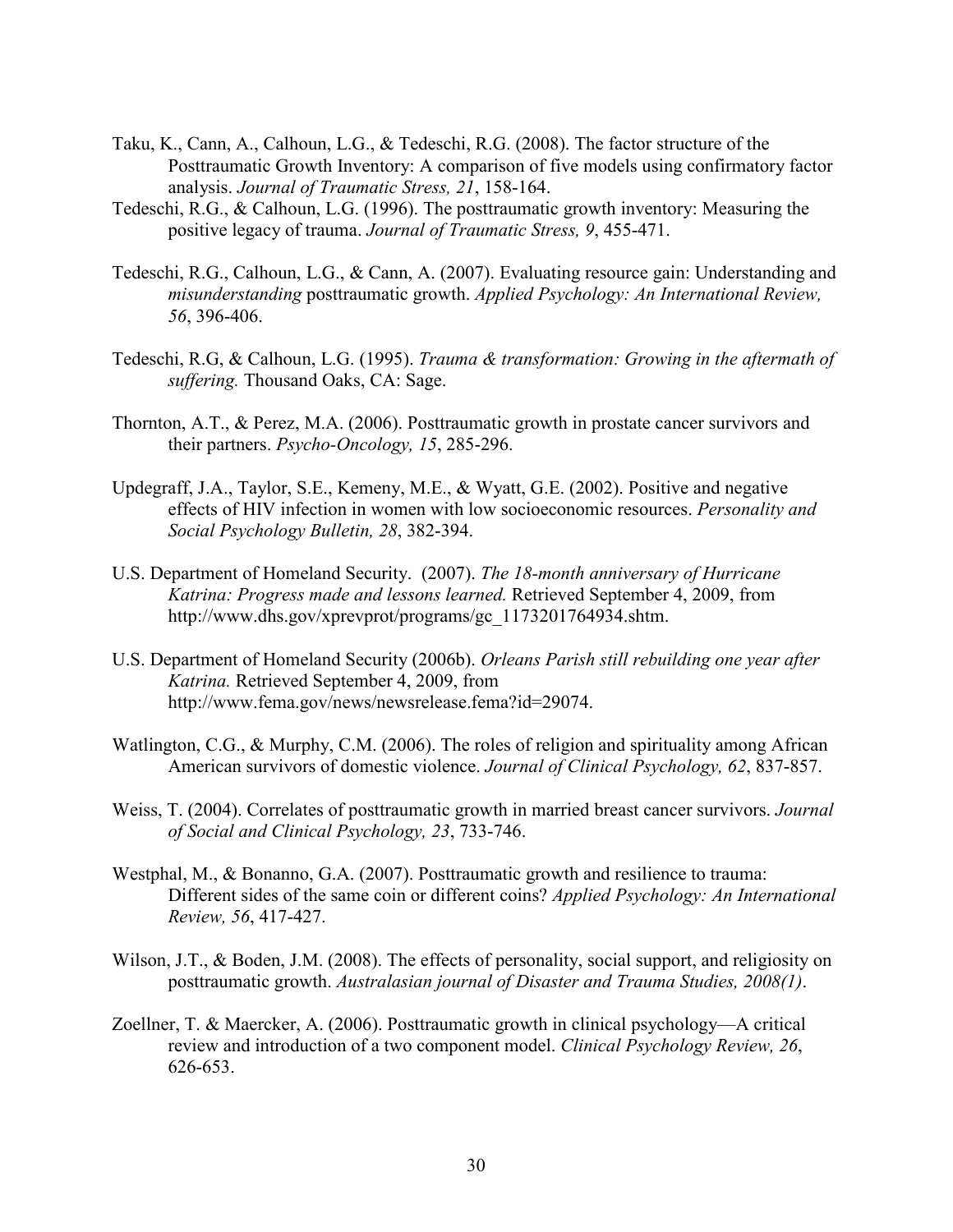Zoellner, T., Rabe, S., Karl, A., & Maercker, A. (2008). Posttraumatic growth in accident survivors: Openness and optimism as predictors of its constructive or illusory sides. *Journal of Clinical Psychology, 64*, 245-263.